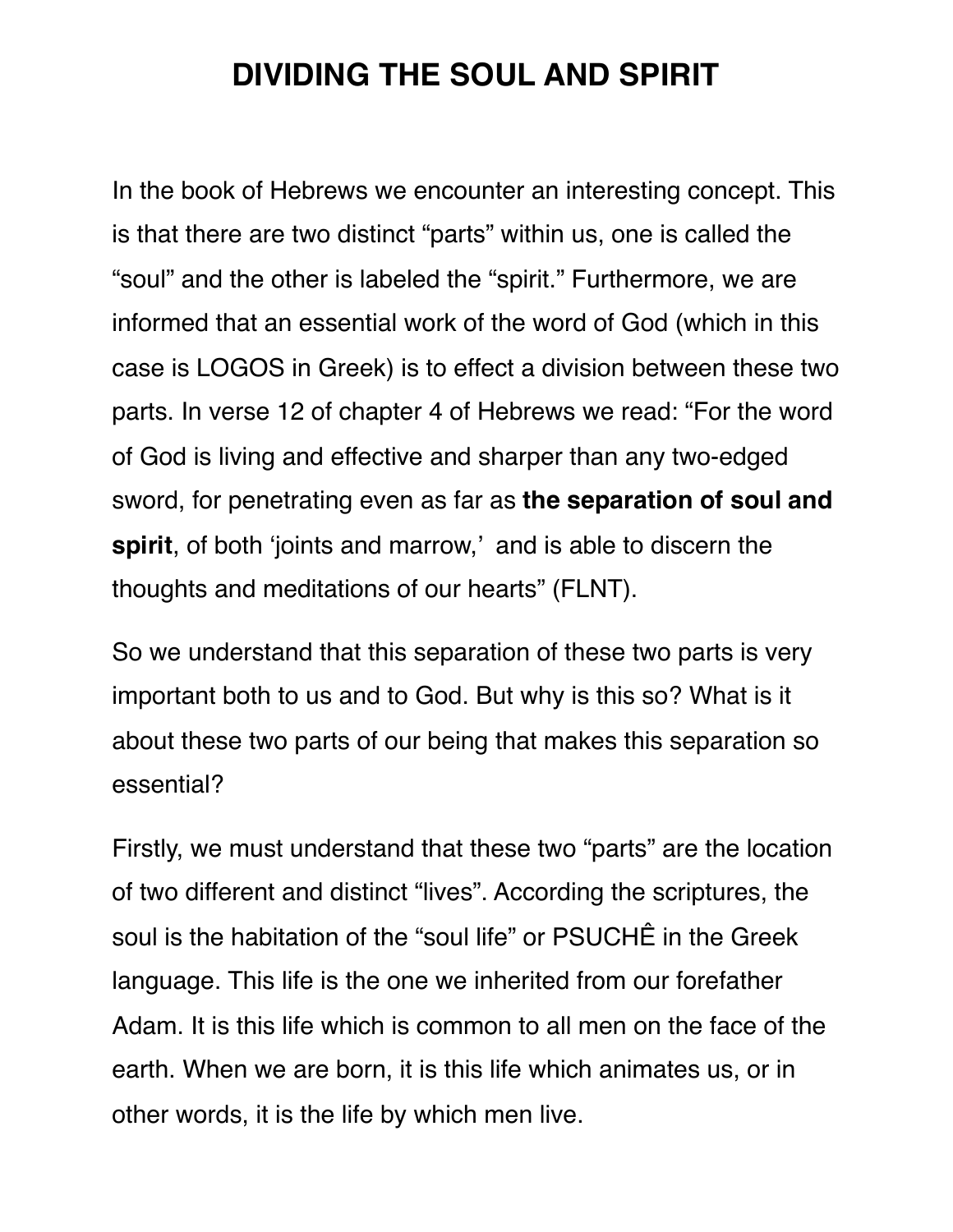But we also learn from the scriptures that there is another life available to mankind. It is the life of God Himself. This word is ZOÊ in Greek. Those who believe into Jesus receive a supernatural, immortal life from the eternal Father. They are, according to John 3:3,7, "…born from above". We read that we can be: "…regenerated [have God's life born inside of us] not by perishable parentage by immortal *parentage*; by God's living word that exists eternally" (1 Pet 1:23).

Now when this supernatural life is born inside of us, its home or "location" is in our human spirit. We read: "That which is born of the Spirit is *our human* spirit" (Jn 3:6). Also, "He who is joined to the Lord is one Spirit *with the Lord"* (1 Cor 6:17).

So we see that the soul life is located in our soul and the new spiritual life is located in our human spirit. This is an essential truth of which every believer should be aware. Each life has a specific "location" inside of us.

Now there are some aspects of these two "lives" which we must also understand. Firstly, we should realize that the Adamic life in our soul is fallen. It is sinful. It has an inherent, inalterable tendency to sin. This tendency to sin is its very nature. Furthermore, this sin nature is incurable. That's right! There is no way to change it. It was born that way and it stays that way until we die. No matter how hard we try, or what methods we employ to make it different, its nature remains the same.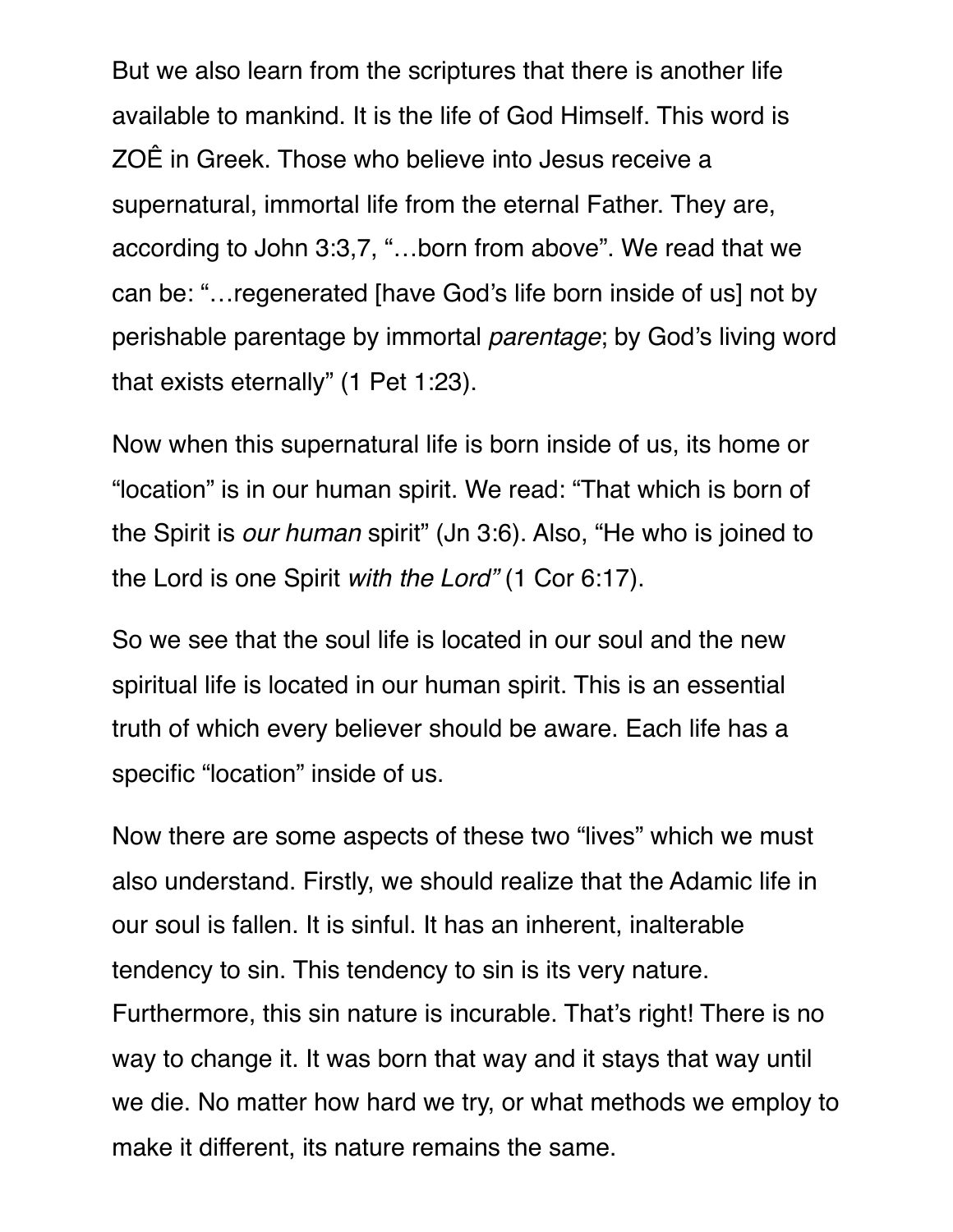Secondly, we should understand that the divine life which we receive from the Father does not sin. Its very nature is holy. This too never changes or can change. This makes perfect sense since it is the very life of God, who is perfectly holy. We read: "That which is fathered by God [i.e. the new spiritual man] does not sin because it is his [God's supernatural] seed *that* has come to live in him. In fact, he [the new spiritual man] cannot sin because it is something which is fathered by God *who is perfectly righteous"* (1 John 3:9).

Therefore, these two lives are in opposition to each other. They are in conflict. When the soul life guides our living, we express sin. But when the divine life guides our living, we express its holy nature. We are taught: "Those who are earthly, follow the pattern of the earthly man. Those who are heavenly exhibit the pattern of the heavenly One" (I Cor 15:48).

This then shows us why the supernatural division between our soul and our spirit is so important. When our soul life is in the lead, we express its fallen nature. When God's life in our spirit is in command, we express His holy nature. We also are taught: "… when anyone is in the Anointed One, there is a new creation *inside of him*. The original *man* has been superseded {passed by, Gk}, look, a completely new *being* has been generated [the new spiritual man]" (2 Cor 5:17).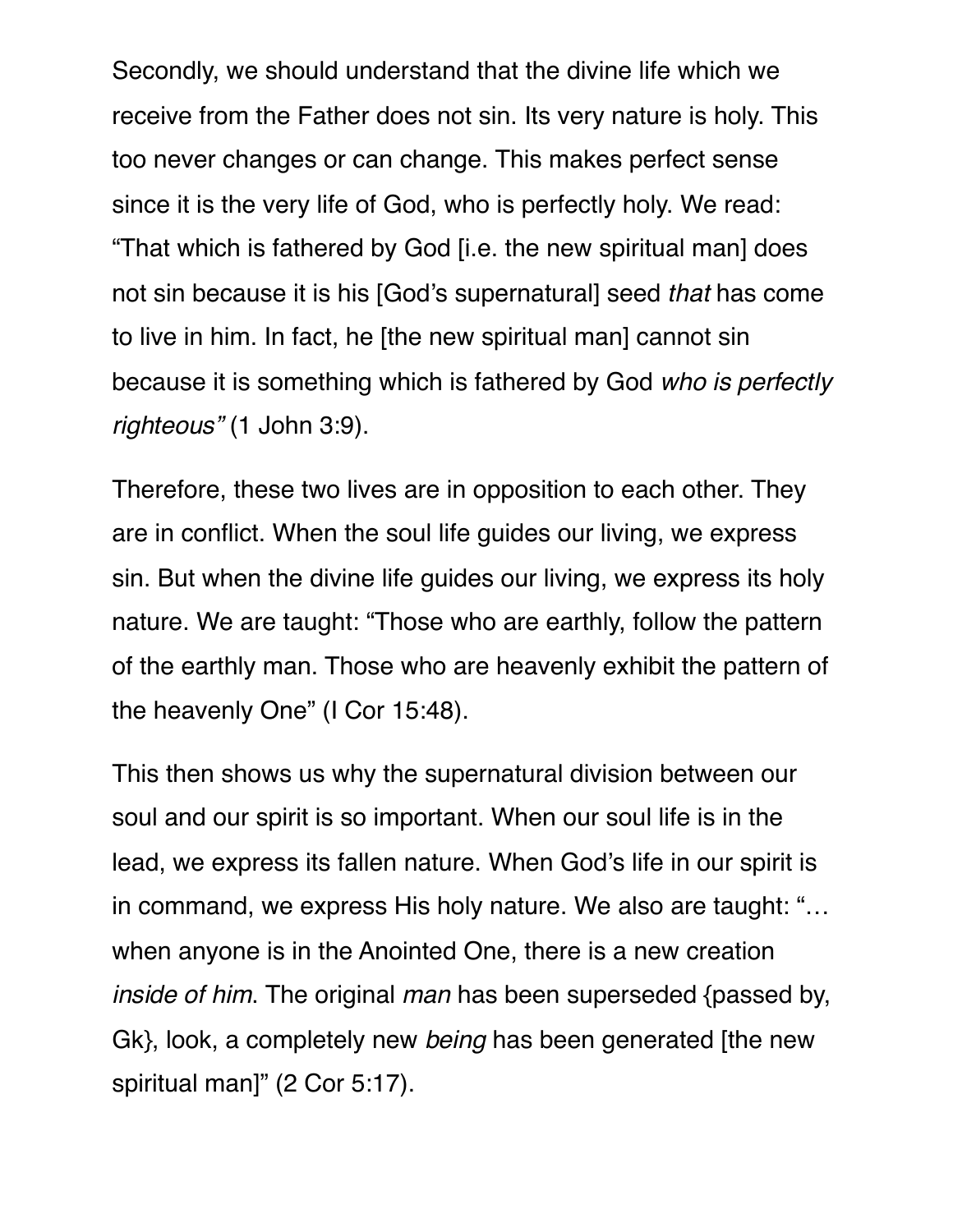But many believers are unaware of this distinction. God's LOGOS Word has not worked in their lives sufficiently to make a clear division between these two lives. In fact, many do not know that such a division could exist, why it is important, or how it can impact their lives.

These people are in darkness. The "light of this world" has not shined into them sufficiently for them to understand this allimportant truth. There has been no divine separation between the soul and the spirit.

#### THE DEATH OF THE SOUL LIFE

However, we need not be in darkness. Through the scriptures, God gives us a lot of light on this subject. He clearly shows us the way for us to be delivered from sin. That's right, God's plan is to free us from sin completely. How is this accomplished? It is accomplished by the death of our soul-life.

You see, only the dead do not sin. Although many people fear graveyards, in fact they are full of people who don't sin anymore. While our soul life lives and expresses itself through us, we will sin. It is inevitable. But the dead no longer sin.

This leads us to God's wonderful plan for us. It is to put our soullife to death and replace it with His own holy, supernatural life. Our freedom from sin involves an exchange of lives. We can trade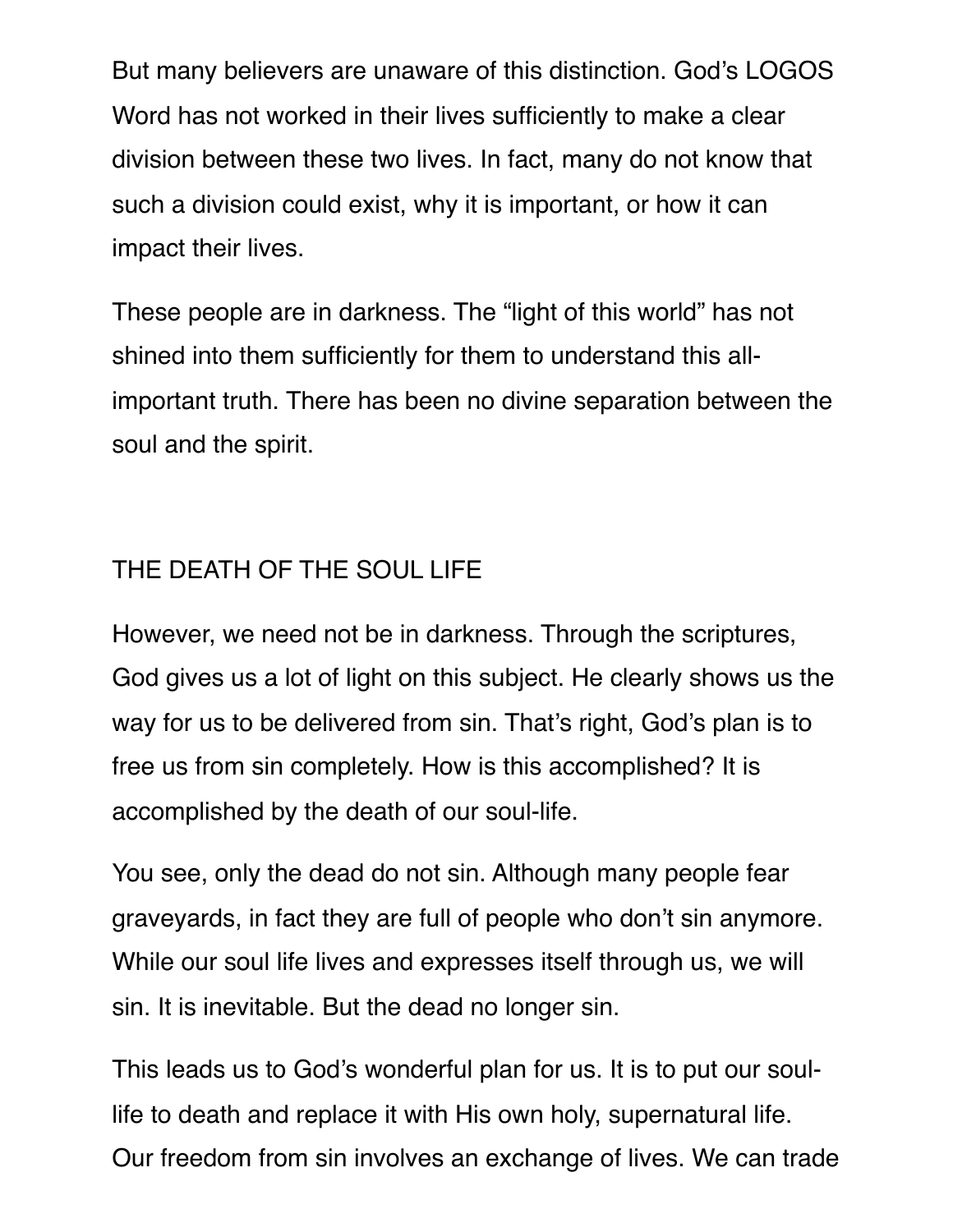our life for His life. This is the supreme miracle of real Christianity! In Jesus, we can die and yet not be completely eliminated from the universe. Our soul life can be put to death yet we can continue to exist because another life has been born inside of us. In the Anointed One (Christ) we can die and yet live! (2 Cor 6:9). In Him, after death is the resurrection from the grave!

Let us now take some time and look at what Jesus taught us about His plan for our soul life. In Matthew 10:39 we read: "He who seeks out *and lives by* his soul life will have it utterly destroyed, but he who declares that his soul life must put to death for my sake will be finding himself [discover in God who he was really created to be]."

Thayer defines this phrase "seeks out" which in the Greek is HEURISKO in the following way:

1) to come upon, hit upon, to meet with

1a) after searching, to find a thing sought

1b) without previous search, to find (by chance), to fall in with

2) to find by enquiry, thought, examination, scrutiny, observation, to find out by practice and experience

2a) to see, learn, discover, understand

2b) to be found i.e. to be seen, be present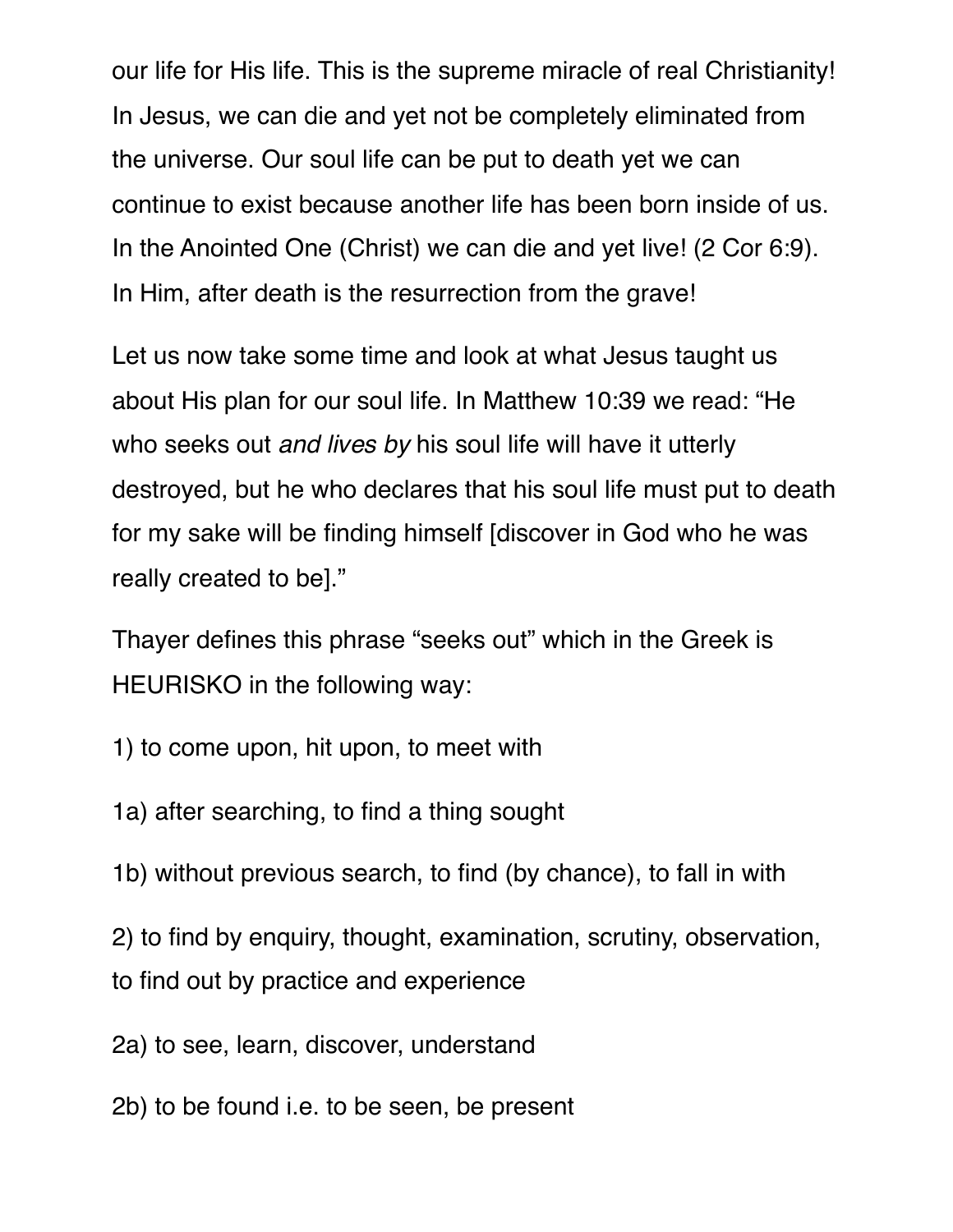2c) to be discovered, recognized, detected, to show one's self out, of one's character or state as found out by others

2d) to get knowledge of, come to know

3) to find out for one's self, to acquire, get, obtain, procure

It is interesting that many of the people of this world are seeking this very thing! They want to know how to improve themselves, how to better their lives, and how to be more successful. They use certain techniques of the soul to dominate others, to sell more products, to change their moods or situation, etc. They study psychology, learn sales strategies, do meditation, and go to "coaching" sessions and motivational seminars. They do everything they can to discover more about their soul lives and how they can better use it and improve it.

Yet Jesus' words come through loudly and clearly. "They will have it utterly destroyed."

Why is this? It is because it is sinful. It is self-centered. It results in the expression of the fallen nature which is sin. No matter what someone does to improve it, it is still sinful.

Again in Matthew 16:24,25 we are taught: "If anyone wants to come after me, let him totally reject himself, take up his cross, and follow me. For whoever wants to preserve his soul life will have it utterly destroyed and whoever will declare that his soul life must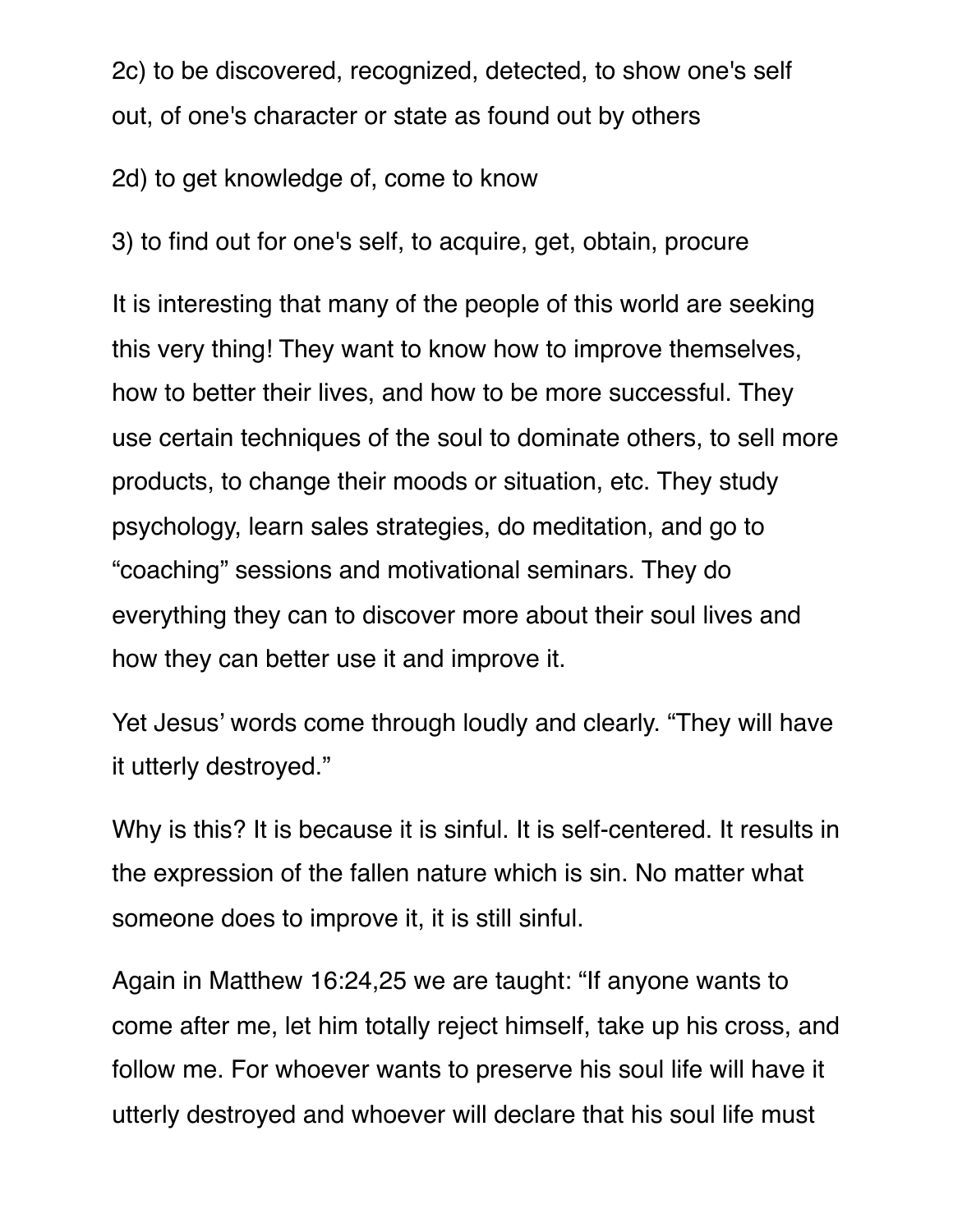be put to death for my sake will find himself [discover in God who he was created to be]."

Here Jesus focuses upon wanting to "preserve" our soul life. Many times we would like to keep it. We like who and what we are. We don't want to die so we hang on desperately to our old life. Perhaps we want to continue to be the one in control of our own lives and so we don't want to lose it and depend upon the life of Another. Possibly, we are afraid to let go of trying to control our own lives by our own power and don't want to let Someone superior take care of us.

Jesus addresses this condition in John 12:25 where we read: "He who loves his soul life [loves who and what he is] will have it destroyed. But he who has a deep aversion to his soul life [hates who and what he is] in this world, will guard themselves and flee from it into the eternal life of God."

A Christian must not love his soul life. He must learn to see it from God's point of view. It is inherently sinful. If we love ourselves we will never experience all that God has for us. We will never be free from sin. We will never live in His victory. Our love of our self life will cause us to hang onto it and never deliver it up to death. Therefore our experience of the process of salvation will be stifled.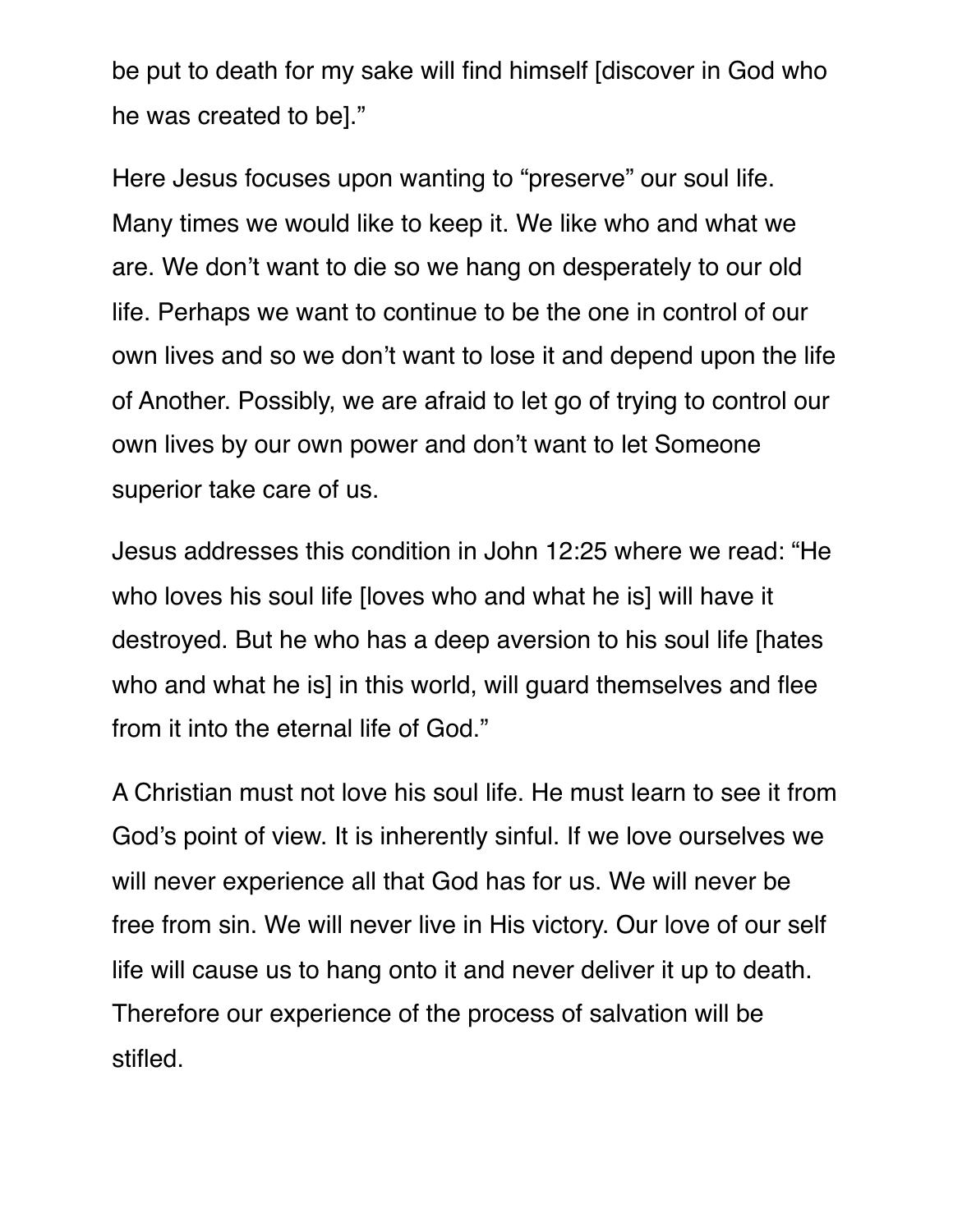In the book of Mark chapter 8, verse 34, 35 we have still more instructions from Jesus. We read: "If anyone wishes to follow after me, let him reject his own 'self,' pick up his cross and follow me. For whoever seeks to preserve his own soul life will have it utterly destroyed and whoever declares that his soul life must be put to death for my sake and the sake of the good news message will be being rescued himself [through transformation]."

Here again we have another warning about wanting to preserve our soul life. Here too we are shown that the death of our soul life through our co-crucifixion with Jesus requires our cooperation. We must be willing and ready for our soul life to be put to death. If not, then God cannot free us from who and what we are. His work in us will be retarded or even blocked entirely.

In Luke 9: 23,24 we also are taught about our soul life. Jesus says: "If anyone wants to follow me, let him totally reject himself, take up his cross daily and follow me. For whoever wishes to preserve his soul life will have it utterly destroyed. But whoever will agree that his soul life must be put to death for my sake, that one will be being saved [through transformation]."

In this passage, as well as the others, we see that the untransformed soul life will be destroyed. Why would such a thing be necessary? Why would God condemn the soul life to destruction? It is because it is inherently sinful. As mentioned before, this is something which cannot be changed. It is the very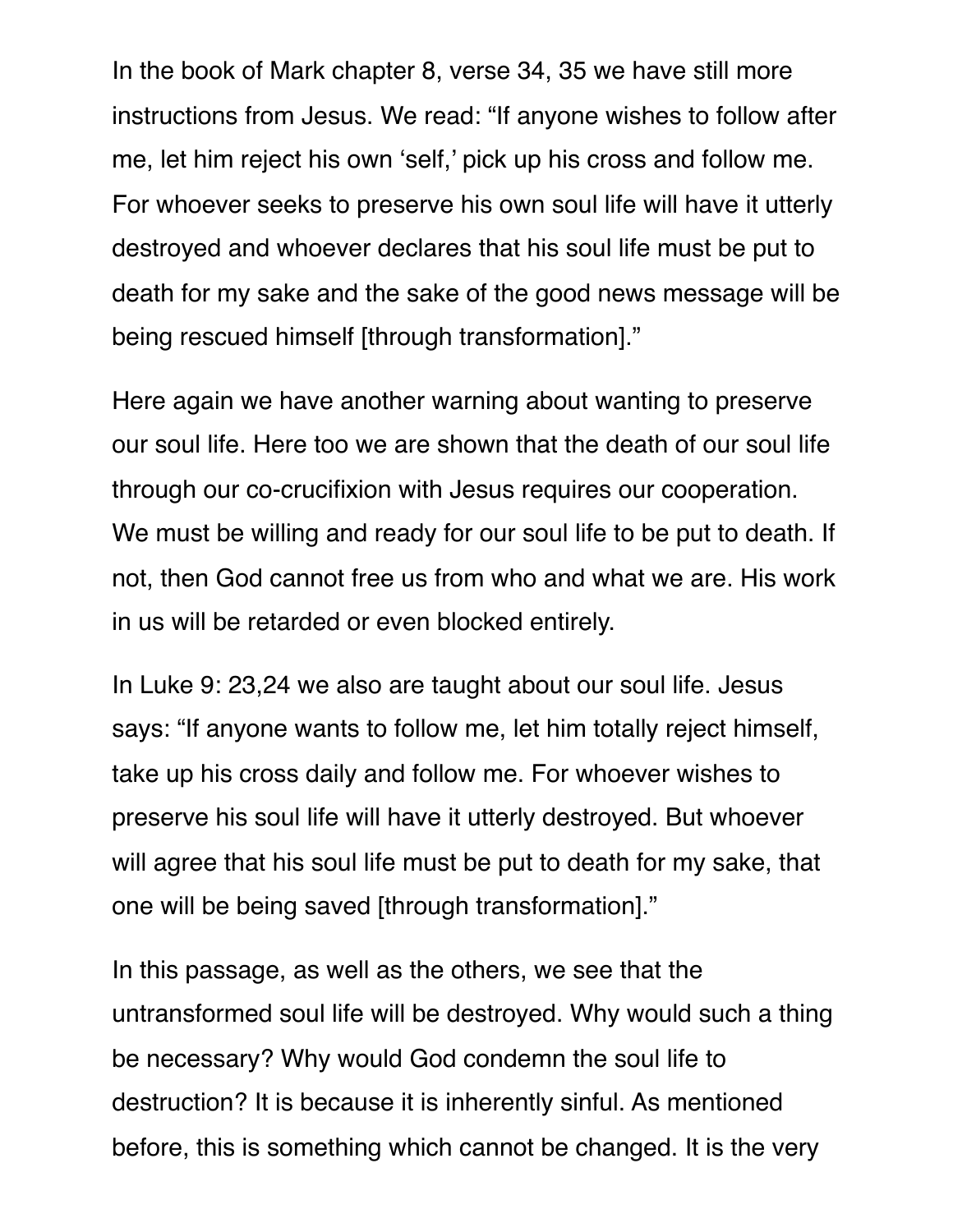nature of the soul life to sin. It is impossible to change the nature of a life since it is something which is an integral part of the life itself.

Since the natural, fallen soul life sins, it cannot enter into the new creation which God is planning for us. If God would let someone with such a life in, sooner or later he or she would sin. It is inevitable. Someday that person would do, say, or think something unholy.

Let us think about this a little. How many sins were necessary to destroy this present creation? Only one! And that one sin seems to have been a "small" one, at least from a human point of view. Eve did not kill anyone. She did not steal something, beat anyone up, or commit adultery. She "merely" disobeyed God. Yet this one sin destroyed forever this world which God had newly created. Through this one disobedience, sin spread throughout the world. Murder, theft, rape, war, disease, plagues, and every kind of evil was introduced.

So it's not hard to understand that no sinner – anyone with a sinful life and nature – will be allowed to enter into the new creation which is coming. If they did, sooner or later they would sin and destroy everything again. This why God will destroy the soul life of every individual. It is irreversibly contaminated with sin. There is no cure. Only the destruction of it will solve the problem.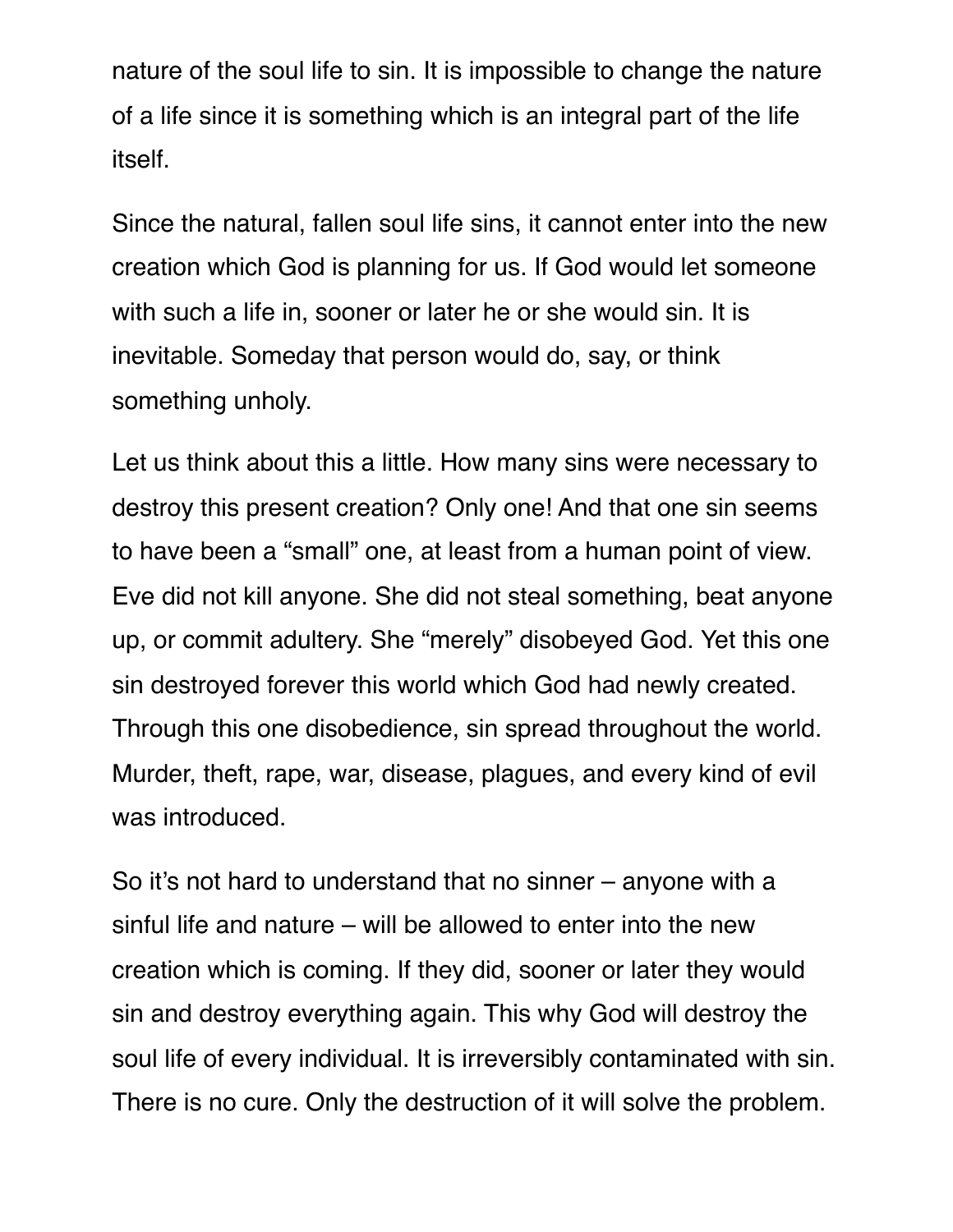But how can we contuse to exist if our soul-life is destroyed? God's solution to this dilema is to provide humanity the possibility of receiving a substitute life: the life of God himself. This life, as we mentioned before, does not sin. In fact, it cannot sin because it is, by nature, holy. God's life expresses God's nature. This too cannot change. Again we read: "That which is fathered by God [i.e. the new spiritual man] does not sin because it is his [God's supernatural] seed *that* has come to live in him. In fact, he [the new spiritual man] cannot sin because it is something which is fathered by God *who is perfectly righteous"* (1 John 3:9).

The good news called "the gospel" is that the Father is offering this life to men. He, in His infinite mercy, has decided to share His own life with those who believe into His son, Jesus the Anointed One (see Jn 3:16). By receiving this life, we too can become holy. By allowing this life to become the source of all our living, we too can express its holy nature. In fact, this is God intention. He sent His son into the world so that men could become holy as He is. This is not accomplished by our trying very hard not to sin, but by receiving His life and allowing this life to become the source of all our thinking, feeling, and decision making.

#### WHY THEN AREN'T CHRISTIANS HOLY?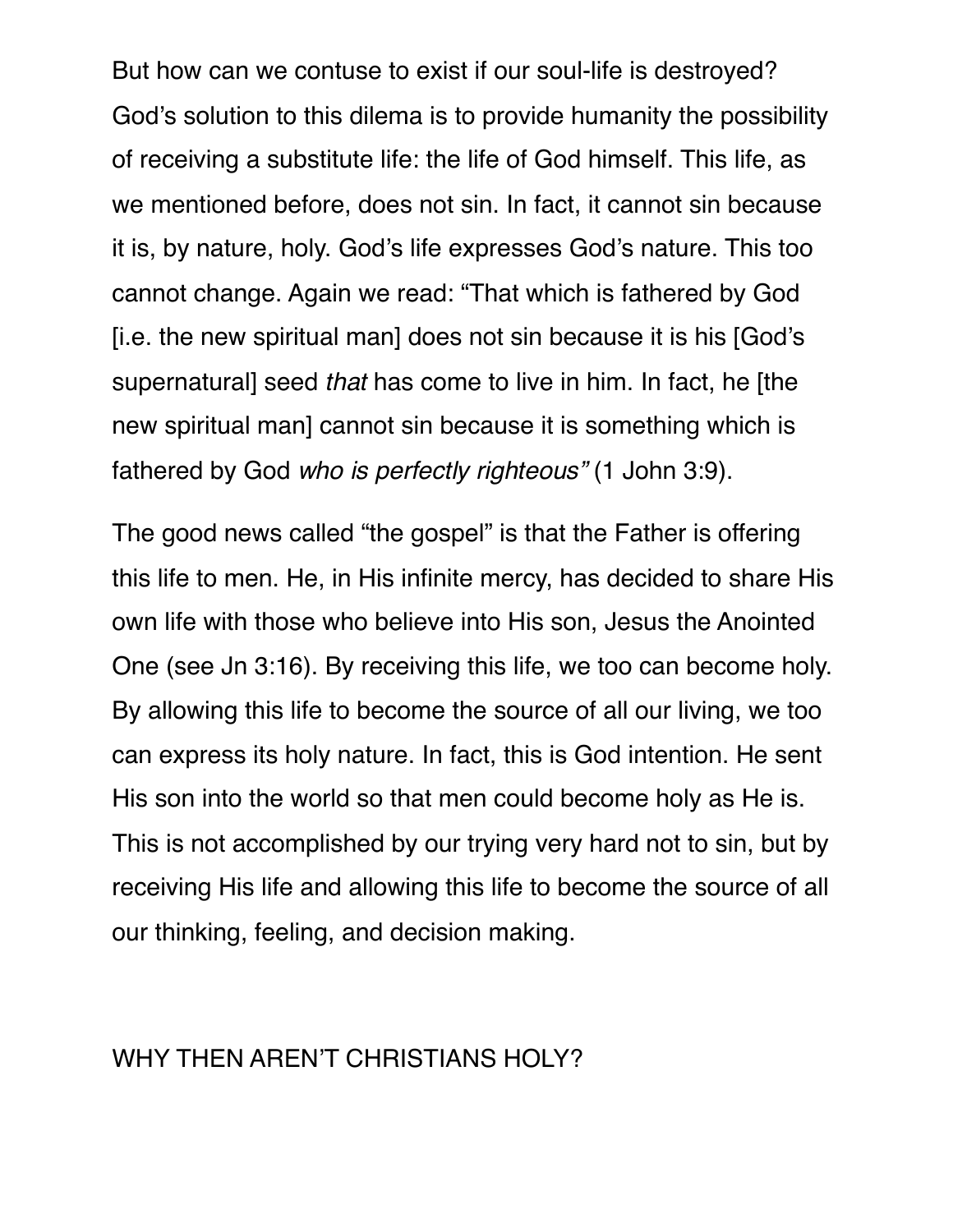Perhaps you have noticed that many, if not most of those who claim to be Christians are not holy. Why is this? Have they not truly receive the divine life? Are they not really "born from above"? These are valid questions.

The truth is that no life is born mature. Every life, whether plant or animal, is born immature and then grows up. This is something which should instruct us. The Bible uses the words "born from above" or "born anew" to describe our first experience when we meet and receive the Lord Jesus. This means that when God's life is born within us, it is born a baby. It is immature. No doubt, you have heard the term "baby Christian". This is exactly the case with someone who is recently converted. God's life within them is still undeveloped.

However, in such a person, their old life, their soul life, *is* developed. It is mature. It has been their life source for the whole of their existence until that day. Therefore, it often dominates them. Instead of being led by the new life in their spirit, in times of stress, difficulty, or temptation it is often the "old" life of the soul which is expressed. This results in sin.

God's solution for this is for His life within us to grow up, to mature. This occurs only by spending time in His presence. His life grows through communion with Himself. This He calls "eating" and "drinking". This truth is detailed in John 6:54-57 where we read: "He who feeds on my flesh and drinks my blood has *the*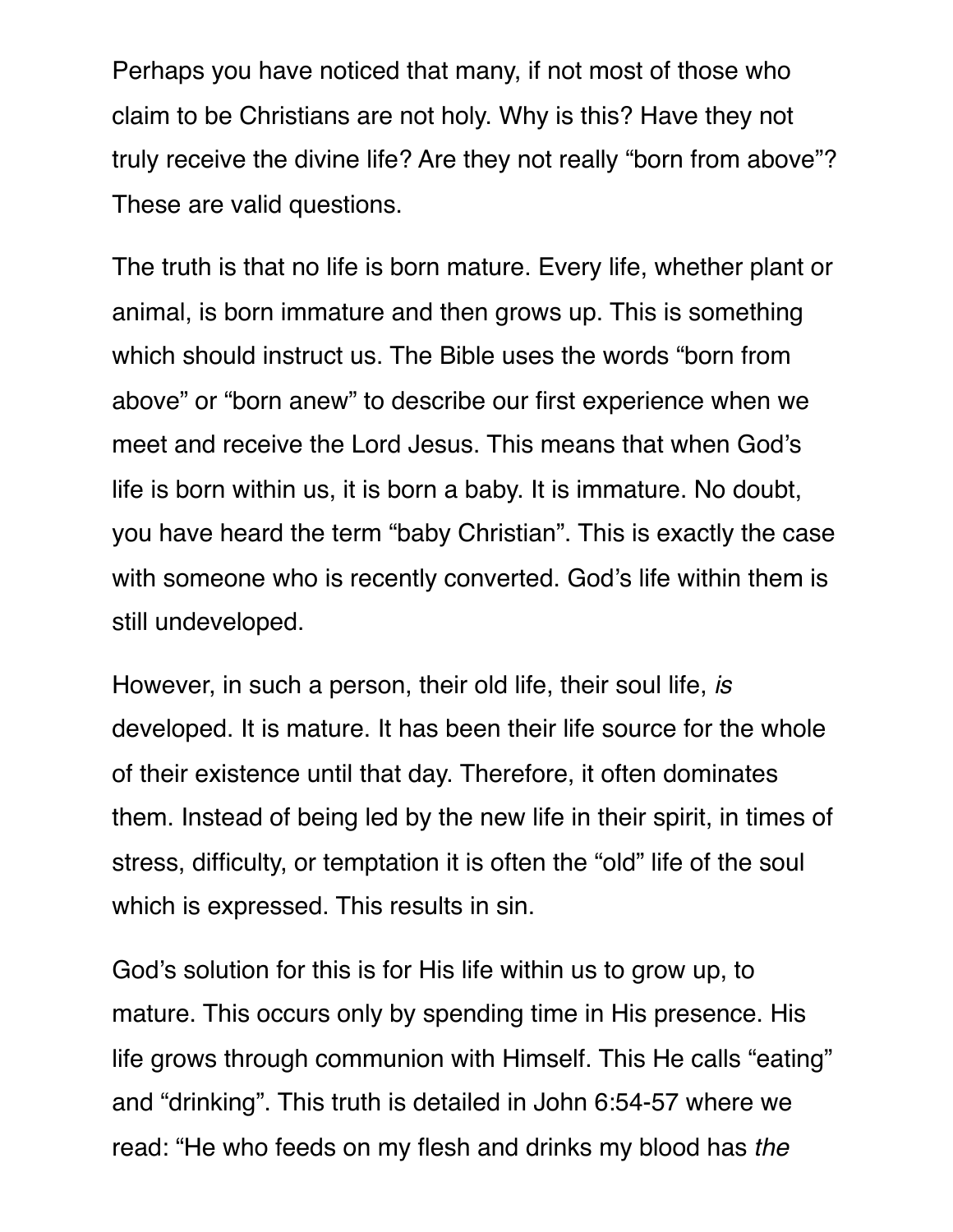*Father's* eternal life and I will raise him up on the last day. For my flesh is the true meat and my blood is the true drink. He who feeds on my flesh and drinks my blood abides in me and I in him. As the living Father sent me, and I live by *the life of* the Father, in the same way he who feeds on me, he will also live *by this same life* through me." So we understand that spending time in God's presence communing with Him is the act of "eating and drinking." It is this eating His flesh and drinking His blood which causes His life to grow up inside of us.

Having close fellowship or "communion" with God every day is the only way for His new life to grow. Learning, even studying more and more about the Bible will not accomplish this. Knowledge does not cause growth. Only eating and drinking all that God is through intimate fellowship with Him will do it. He is the only spiritual food which will cause the new man in our spirit to mature.

We must learn to live in intimacy with God! It is essential that we live in communion with Him every single day! If not, His new life will not grow up in us and we will remain soulish, natural people. We will not express His holiness. We will never be useful instruments for His kingdom. Even worse, our sinful, selfish life will become a disgrace to our Lord and the work which He wants to do in us, through us, and in the world around us.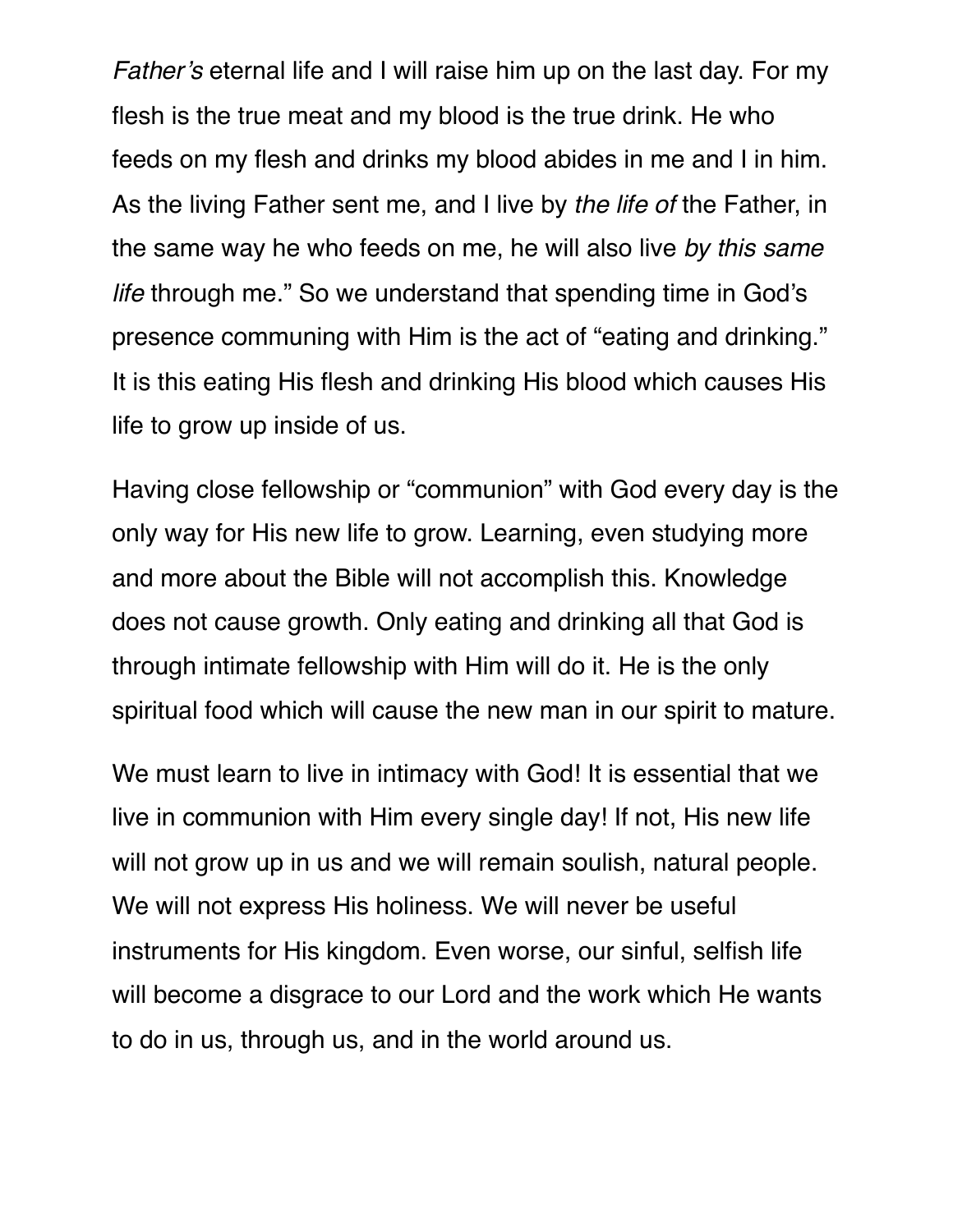#### THE END OF THE SOUL LIFE

Besides the growth and maturing of the new divine life within us, there is another side to this process. This other side is the elimination of our soul life. On the one hand God's new life in us must grow up. On the other hand our old life must die. How then is this accomplished? It is accomplished by our dying with Jesus. This means that we actually experience His death within ourselves. This wonderful truth can be ours because of the miracle which Jesus did for us on the cross.

When Jesus died, humanity died with Him. He is called "the last Adam" (1 Cor 15:45). He represented before God the end of the fallen human race and the beginning of a new kind of race of beings called "the sons of God".

Now we must talk about a mystery which is impossible to explain or understand but very possible to experience. In some way, God made it possible through the death of Jesus for us to die also. Our old soul life can be put to death. In this way our sinful nature can be eliminated. His death for us and our death with Him resolves the problem.

This is something which is accomplished in us by the Holy Spirit, yet it requires our cooperation. It demands our willingness to die. Such a death must be our greatest desire and we must also be ready and willing to experience the pain and suffering which go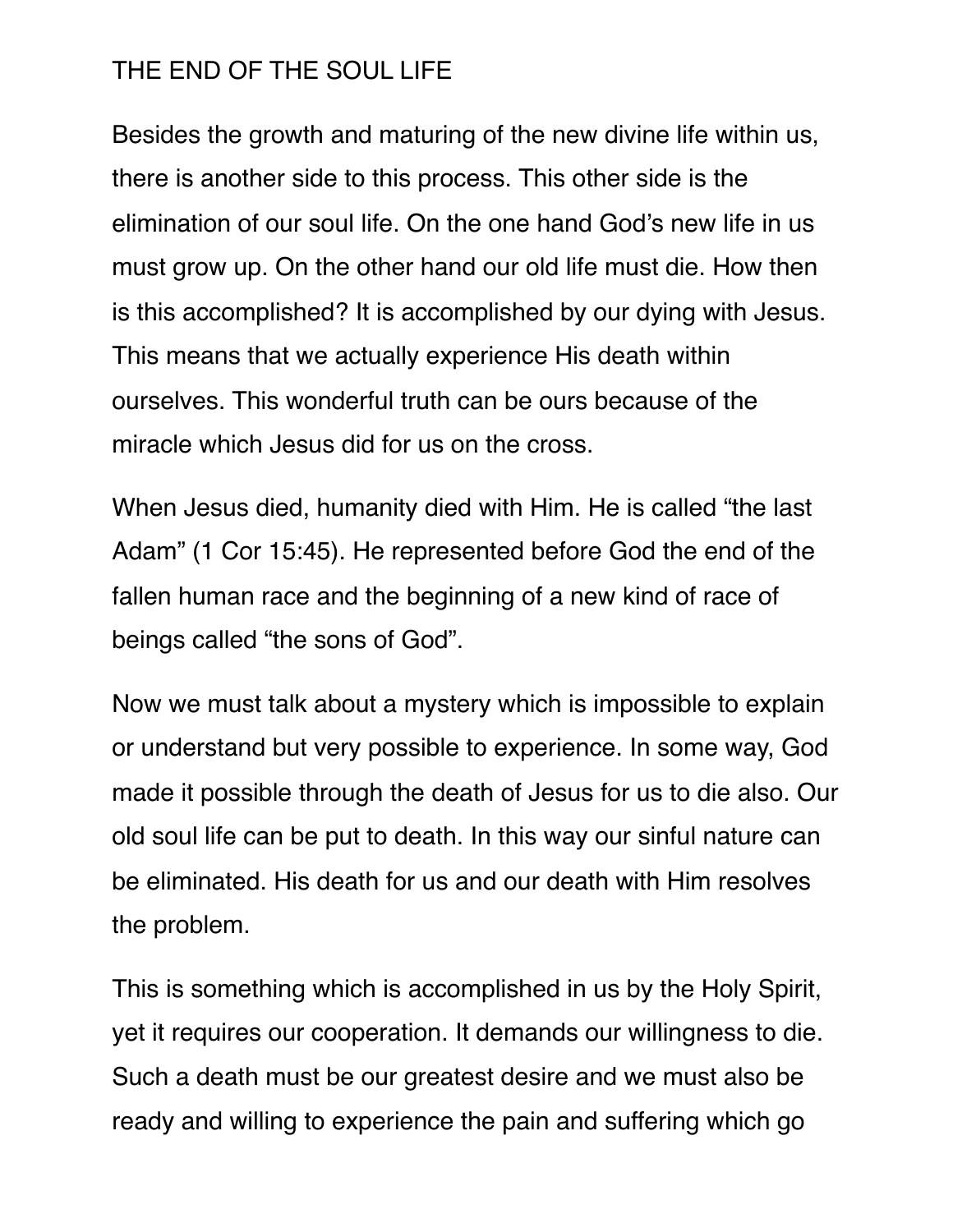along with it. God will never do anything inside of us which violates our own will. He carefully respects our freedom of choice which He gave us. Therefore, this death will never become our experience until we desire it ardently.

When Jesus taught, He explained that those who wanted to be His disciples must be "taking up the cross." Here He was not speaking about hauling a piece of wood around. Neither was He referring to wearing a piece of "Christian" jewelry. He was talking about our dying, the death of our self or "soul life".

In Jesus' day, when you saw someone carrying a cross, he was never alone. He was always accompanied by a group of people. These were Roman soldiers. Furthermore, he was not just aimlessly wandering around but was moving toward one destination: death. For someone who wishes to be a disciple of Jesus, this willingness and readiness to die is essential. We are not speaking about physical death here but of the death of the old soul life and all that this involves.

Anyone can believe in Jesus. This often has little or no cost to the person who believes. But to follow Him, to be His disciple, is something else. This does have a price. Although there is no financial cost, it will cost us our own soul lives, our "self". Only those who are willing to pay this price will know this experience along with the benefits of it. When we are willing, the Holy Spirit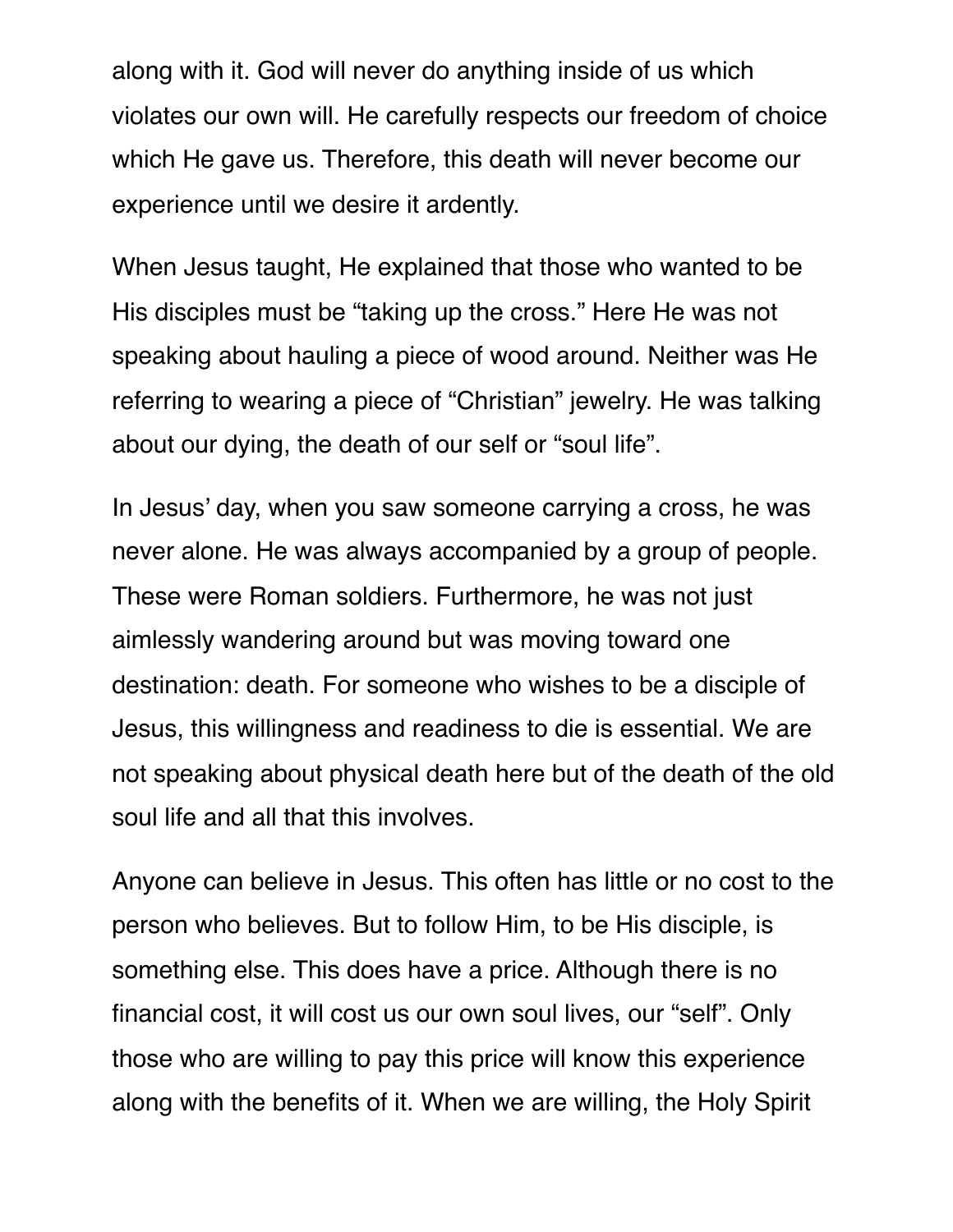will apply the death of Jesus to us in a way that changes us eternally.

Please notice that it is the Holy Spirit which does this crucifixion work. It is not something which we can do to ourselves by trying very hard to make ourselves different. It is an experience which is ours through repentance and willingness to allow God's Spirit to apply the death of Jesus to us.

This death with Jesus is not a one-time event. It is a lifelong process. Paul said that, for him, this was a daily experience (1 Cor 15:31). Just as the process of spiritual growth in the Lord takes time and attention, so too the death of our soul life takes time. In fact, these two things, spiritual life and the death of the soul life, take place together within us.

#### DIVIDING THE SOUL AND SPIRIT

With this foundation, we can now return to discussing the division of soul and spirit. It shouldn't be difficult for the reader to now see why such a division is so important. Any of our living which originates with the soul life is of no use to God, to us, or to other believers. Even worse, since it has its source in the old life, it produces sin. On the other hand, all our living – our words, actions, and even our thoughts – which originate with the Holy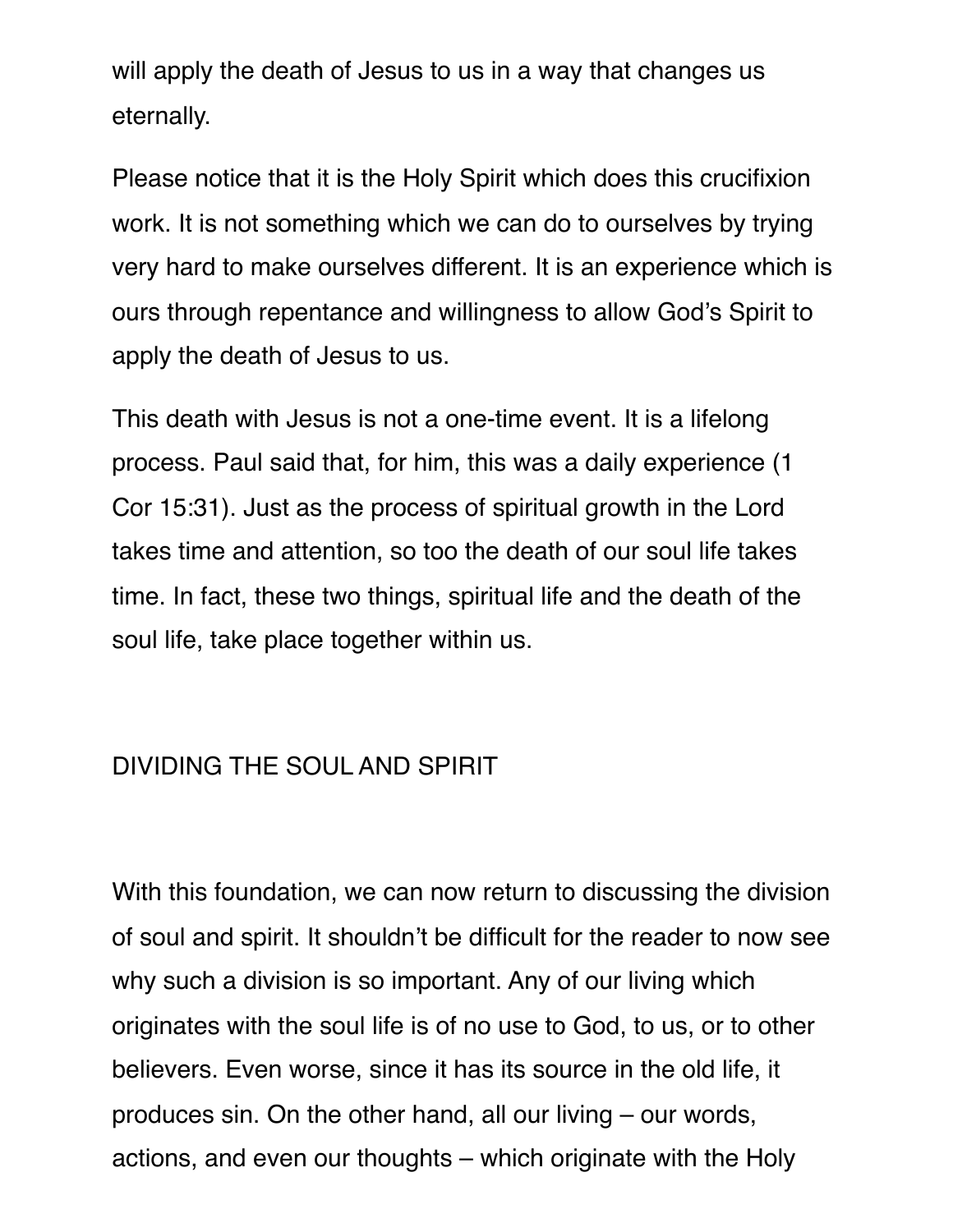Spirit in our spirit come from God. These then express *His* holy nature.

But if we have no discernment about the source of the many impulses which arise within us, how can we know which to follow? If we are in spiritual darkness, then we have no way to judge the thoughts and feelings which we have inside of us. Therefore, we don't know which of them we should allow to guide us. We don't know which to follow and which to refuse.

The solution to this dilemma, according to Hebrews 4:12 is the LOGOS or the Word of God. Many might consider this to be the words of the Bible. Although of course it includes this, the next verse makes it clear that the writer is talking about Jesus. We read: "And there is no created being that is not transparent **in his sight** but all things are stripped bare and exposed before the eyes of him from whom this word came." It is the Lord who sees and understands our innermost being. It is He who knows us thoroughly without anything being veiled or obscured.

Therefore, it is through our intimacy with Him that this inner division is made. It is in His light that we are shown which of our thoughts and feelings are from our soul and which come from the Spirit in our spirit.

I am not in any way trying to diminish the importance of the scriptures in the life of a believer. They are essential. We should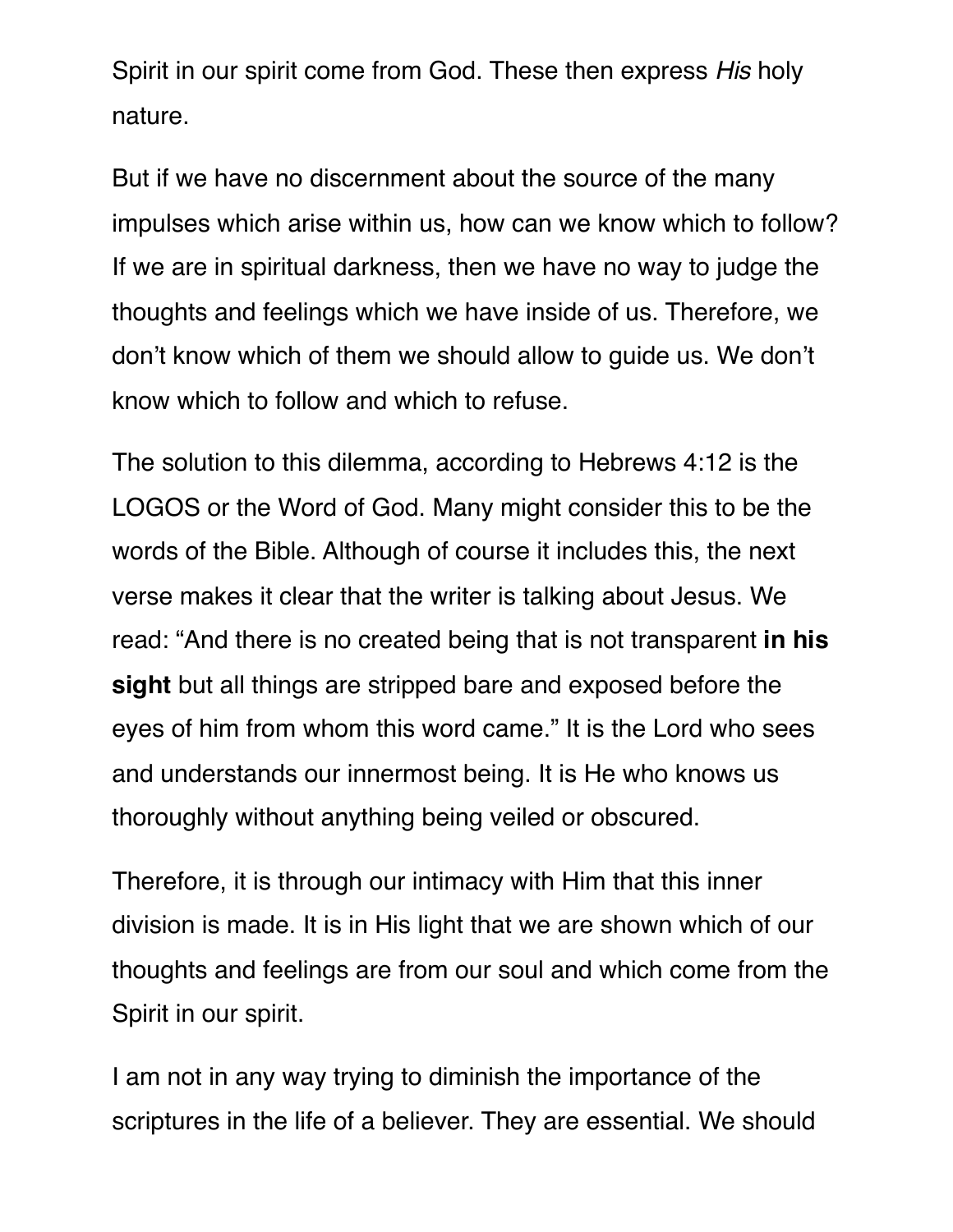be meditating on them every day! God reveals Himself to us through the scriptures and so we should take every advantage of them, familiarizing ourselves with all that is written in them. Again I would like to emphasize that this should be our daily exercise.

However, the Bible cannot be a substitute for God Himself. Jesus is the light of the world. He declares that if we are believing into Him, we will not walk in darkness but have the light which comes from His life within us (Jn 8:12). It is His light which needs to shine into our hearts. It is He who exposes the old life, the "flesh" with all of its fallen, selfish thoughts and sentiments. It is also He who reveals to us His own thoughts, opinions and feelings.

In fact, His plan is to "renew" our mind (Rm 12:2) which refers to changing how we think about and understand our world, other people, and everything around us. He would like to rearrange our moral viewpoint concerning what is right and what is morally wrong.

Hebrews 9:14 tells us: "…how much more will the blood of the Anointed One – who through the eternal Spirit offered himself without blemish to God – purify your moral consciousness concerning right and wrong so that you don't perform acts which produce death, enabling you to serve the living God?" And further along we read: "…let us draw near to him with a sincere heart, being fully assured through faith, having our hearts purified from a degenerate sense of what is right and wrong…" (Heb 10:22).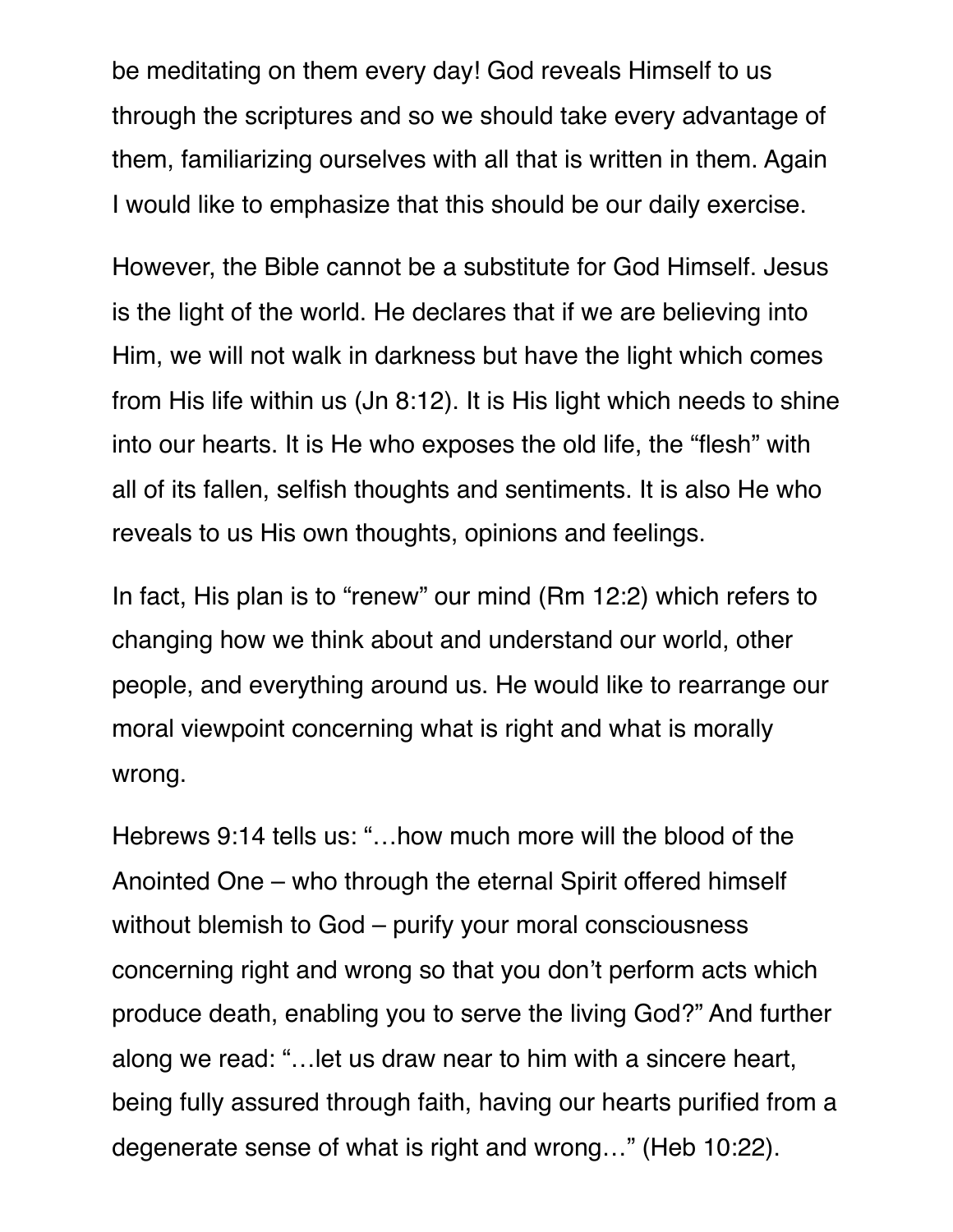Now as we walk with the Lord, this light should be increasing. It should be becoming ever brighter (Pr 4:8). As His life grows up in us, His light increases. It exposes more and more of our sinful nature and the sin which it produces. This is normal. This is how things should work in the lives of serious believers. As a young Christian, I supposed that after 20 years or so of walking with the Lord that I would feel really holy. Instead the opposite is true. Now, after more than 46 years with Jesus, I see my sin with ever more clarity. When you stop to think about it, this should be true. The closer we get to the light, the more it exposes.

When we see our sin, this brings us the wonderful opportunity to repent. We can agree with God about the ugliness of what He is showing us and also agree with His sentence upon our sin. His sentence is death. When we agree with God that such a life which sins and such ugly fruit of this life which is sin, should not exist in His universe, then He begins His work to apply the crucifixion of Jesus to our soul life. He then works to purify us from all unrighteousness.

We read: "When we agree *with God's judgment* concerning our sins, he is faithful and righteous to forgive us our sins and to cleanse us from all immorality of character" (1 Jn 1:9).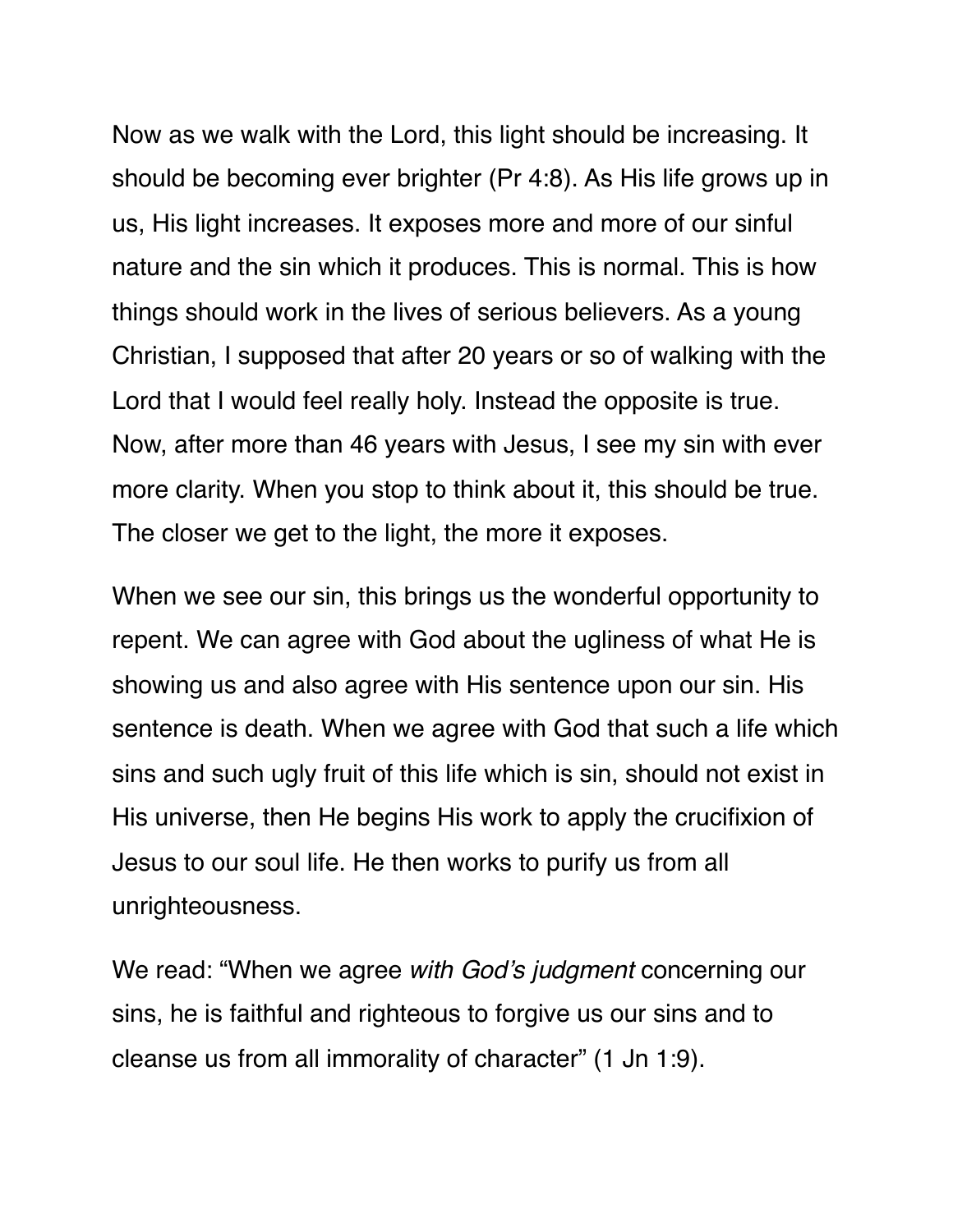This exposing of sin, which involves separating the soul and spirit, is essential for spiritual growth. It is an important of our ongoing salvation. Without such light, we have no true idea of what is right and what is sin. Simply trying to follow biblical principles and laws is not sufficient. It is true that the scriptures can guide us. They play an important part in our knowing God. But they, without the presence and anointing of the Holy Spirit, cannot penetrate to the depths of our being. They cannot expose us as deeply and thoroughly as the Lord can and does.

This deep exposing, or "cutting" of the two edged sword of God, which even penetrates as far as to divide our deepest parts – the "joints and marrow" of our being – is something all of us desperately need. Without it we have no idea of which of our impulses has its origin in ourselves or in God. Without it we cannot truly walk in the Spirit, since we have little or no light concerning the source of our thoughts and feelings, which are the impulses which guide us day by day.

Consequently, many believers experience confusion. They try to follow the Bible, but without much success. They find themselves doing, saying and thinking things which they know are wrong, but with no help to change. Without light which leads us to true repentance, they have little if any spiritual growth and liberation from who and what they are. Without the division of soul and spirit there remains only darkness and confusion.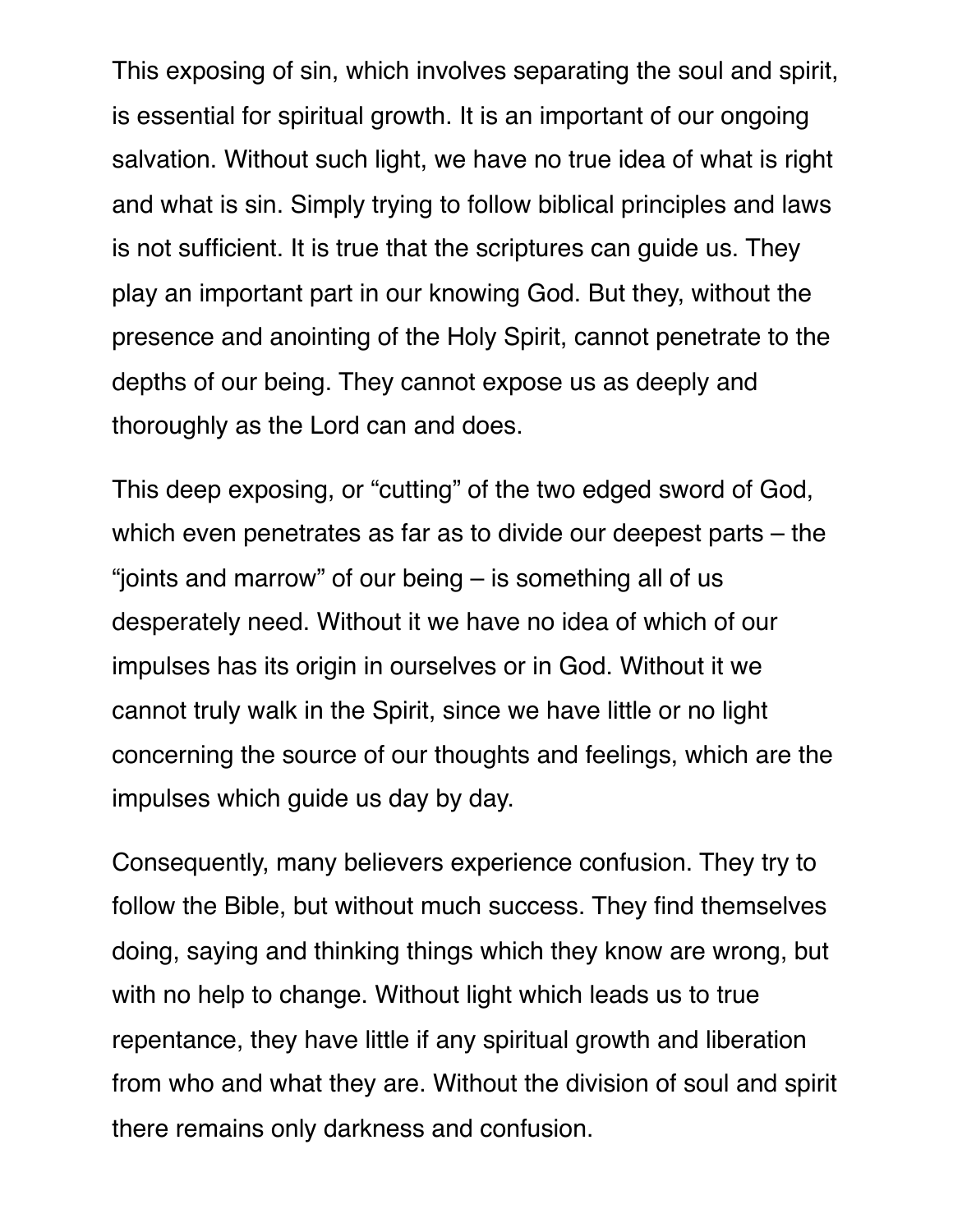#### THE FACULTIES OF THE SOUL

According to many biblical scholars, the "soul" of man has three different parts or "faculties". They are: the ability to think and reason (the mind), the ability to feel (the emotions) and the ability to decide (the will). Now these faculties are not sinful in and of themselves. For example, thinking is not a sin. Having feelings is not sinful, nor is making decisions. However, in fallen mankind, these faculties are animated by the soul life. They are the instruments through which this fallen life expresses itself. Therefore, these abilities or faculties function in ways which are full of self and sin.

God's plan is not to destroy these faculties. He has no interest in a child of His who cannot think, who does feel anything or who cannot make decisions. His intention is not for us to become robots. Instead, He provided for us another source, another fountain of life which is His own. His intention is that these faculties which He created become instruments through which His own life and nature can be exhibited.

Instead of being filled with our own thoughts, ideas, and opinions, our mind can be filled with His. We can have the mind of Jesus the Anointed One (1 Cor 2:16). In the place of our own sentiments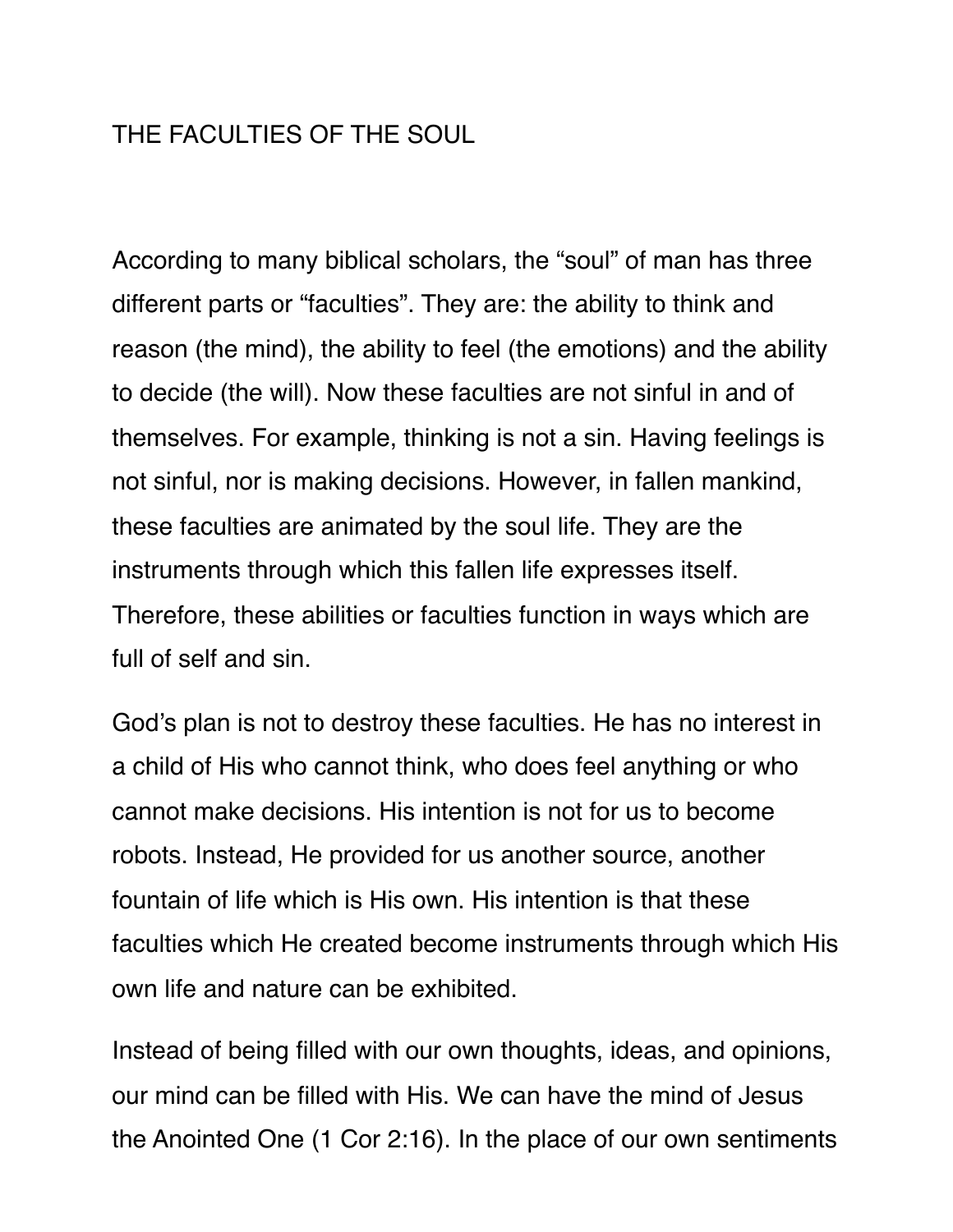we can know how God Himself feels about other people and about many different situations. As we become intimate with God, instead of trying to guess about what Jesus would do or feel in each situation, we can know His will through His presence in us. Instead of relying completely on the Bible as our guide, we can have the Guide in person leading us. He can share with us His thoughts, opinions, feelings, desires, and even His will.

In this way, the faculties of our soul become the servants of the Life in our spirit. Instead of taking the lead, being animated by the fallen soul life, they can become an exact expression of His personality. By submitting all of our faculties to Him, He can use us to reveal who He is and what He wishes to the surrounding world. We can become useful instruments in His hand. We can become a genuine expression of Him.

As already stated, God does not want us to become robots. Ours must be a willing, sensitive cooperation with Him. This might be compared to a couple dancing where the male is in the lead and the woman senses and responds to the slightest touch or even look, from her partner.

It is not God's intention to change our personality completely. He created each person as an individual for the purpose of revealing Himself in a unique way through that personality. We might think of it in this way. He does not intend to take a "green" person and make them red. Instead He intends to purify the soul of that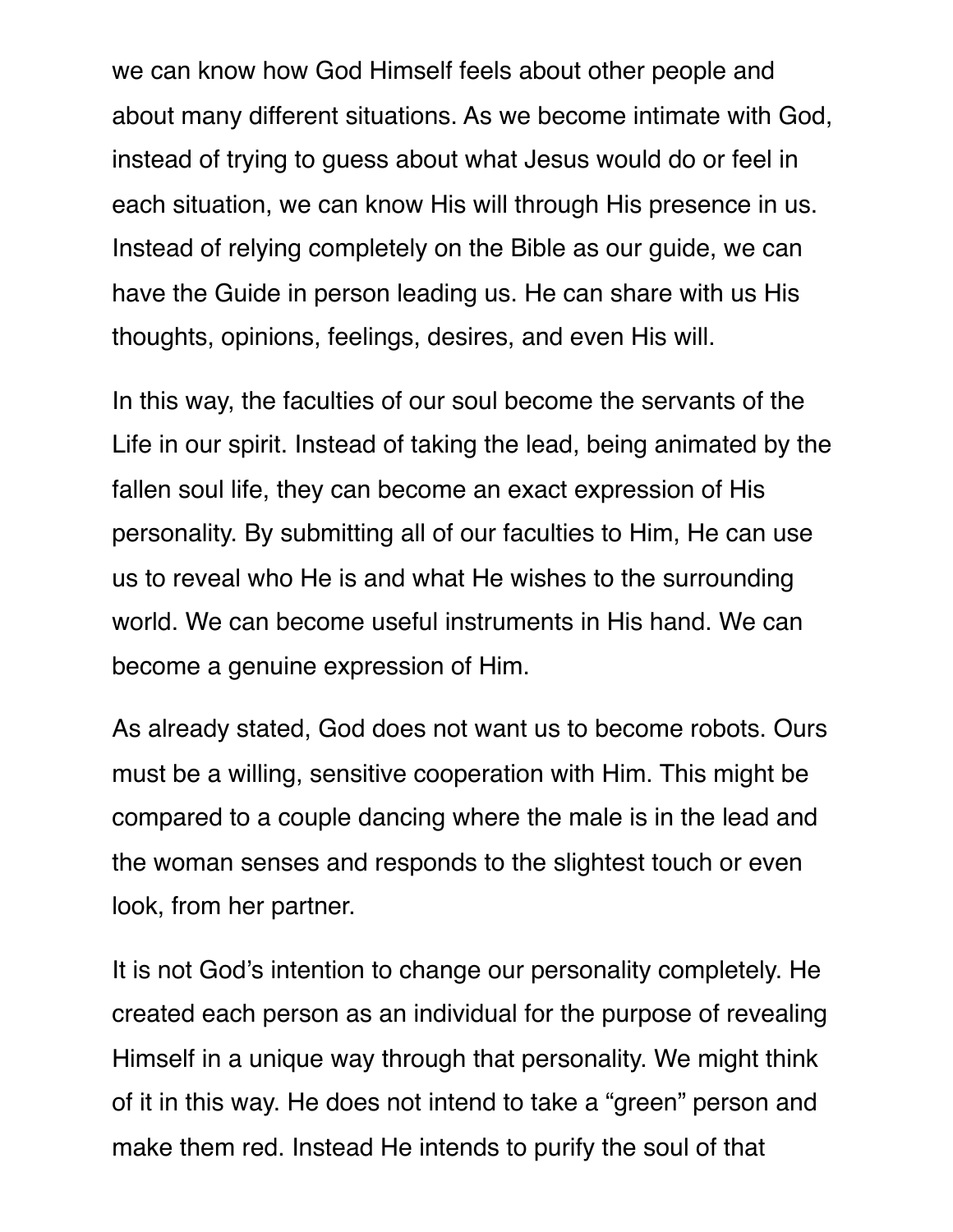person from being an opaque "green" where only their self is seen, to a transparent green through which His light can shine through their personality in a uniquely beautiful way.

Unfortunately, many believers have little experience of the division of soul and spirit. They walk in darkness. They depend upon their natural senses and experiences to guide them.

For example, many believers depend upon their mind. Perhaps they are especially intelligent. So their Bible knowledge, their ability to reason, their personal understanding of the world around them and even things in the body of Christ, is their basis for their words and actions. Theirs is a mental Christianity.

They like to study, reason, and discuss many Christian topics. They can talk at length about biblical subjects. However, often this does not transmit God's life. Everything they say can be true, but somehow it is not living. It does not edify those who are listening. This is because the source is the soul life. Their mind is not being used by the Spirit but instead is animated by something natural and human.

It is true that God can and does use our human mind. He often gives understanding or "light" about many things. These can be revelations from the scriptures, wisdom or insight concerning others around us, or even light about what is happening inside of us. God can and does use our mind in many different ways. The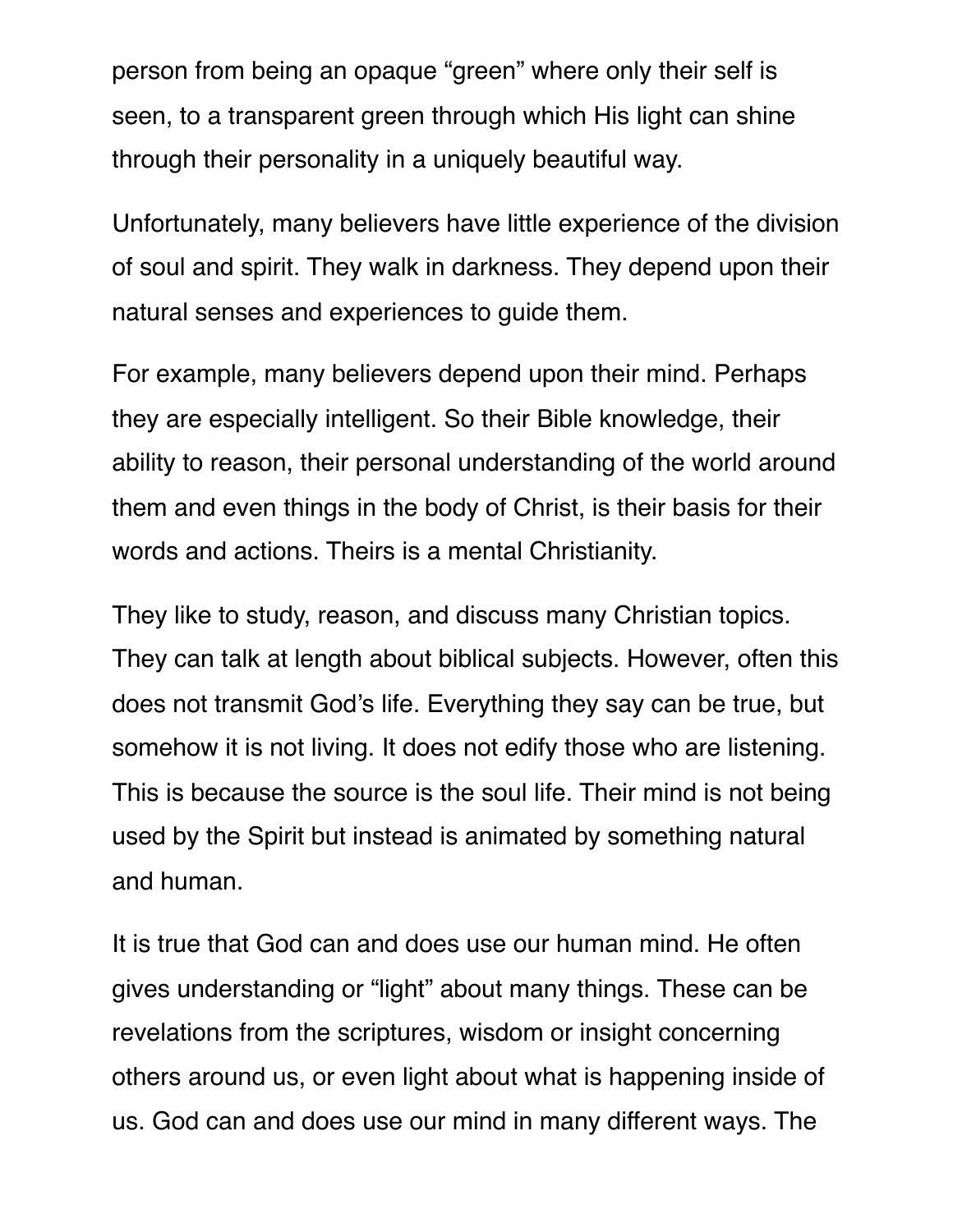key here is not whether we think or reason but what is the *source* of our thinking and reasoning.

Is it the soul life or the Holy Spirit? Is the source from on high or from below? Or, is it possibly evil spirits who are inserting thoughts and opinions in our mind? How much we need the living LOGOS to divide between our soul and our spirit. We desperately need discernment about the source of our thoughts and reasonings!

Other believers rely upon their emotions for their Christian experience. Since God sometimes gives us pleasurable emotions as we worship or follow Him, some come to rely upon these sensations. They depend on feelings for their guidance. They begin to urgently seek such emotions in their Christian life. If they feel good, then they are right with God. When they don't have these feelings, they think something must be wrong.

But such emotions are very undependable. They can have many different sources. Our flesh can give us pleasurable sensations. Our soul life can generate feelings. Even the evil spirits, using certain thoughts, can cause us to feel many different things whether they are good or bad.

Let us imagine that during a meeting of the believers, God permits that the group experiences strong pleasurable emotions. This is not a bad thing. However, it is far too common for the group to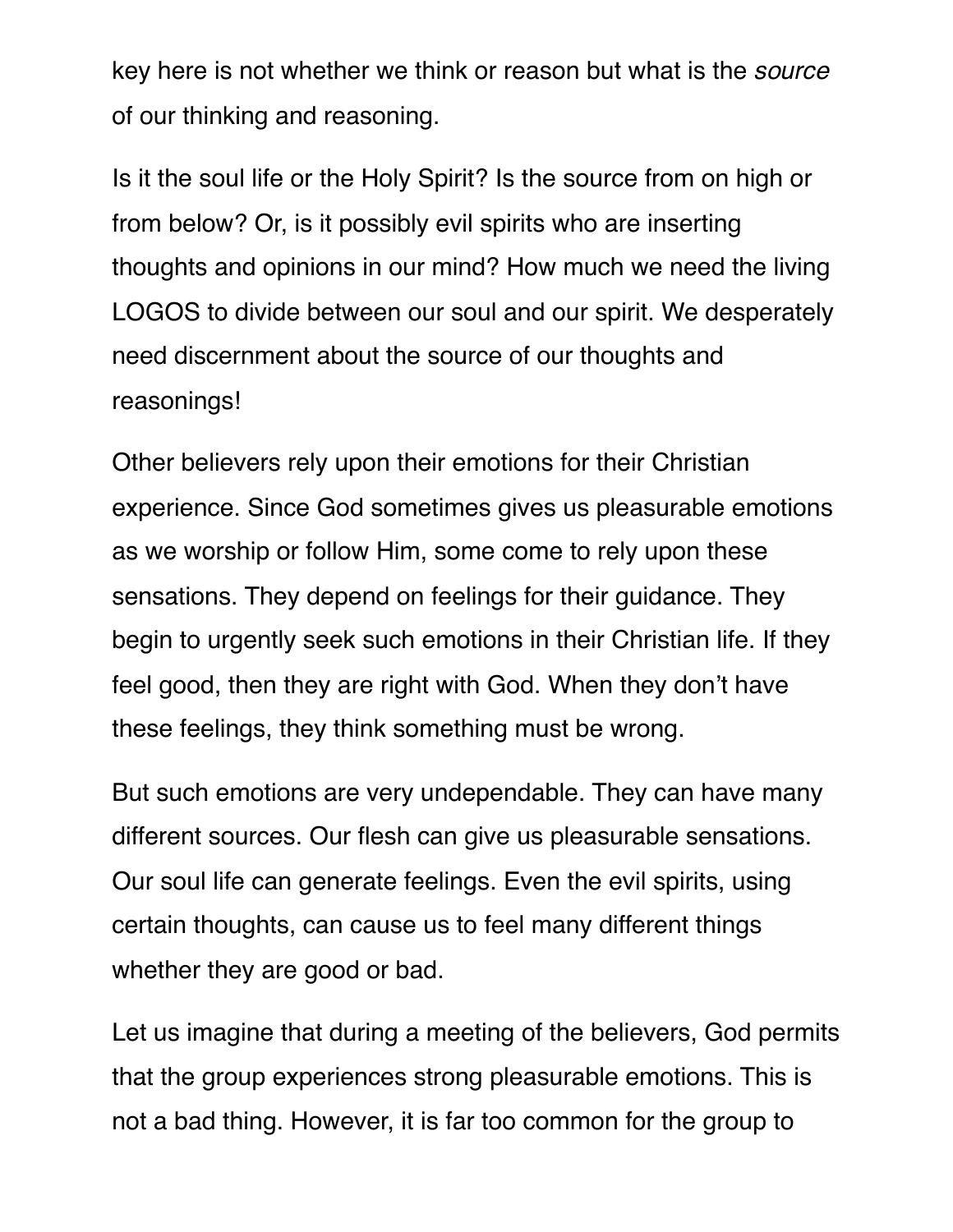continue to seek such feelings. Their music gets louder and louder. The "pastor" shouts and perhaps even jumps around trying to stimulate the emotions of the audience. The group invests a lot of time and energy trying to re-create something that God once did in the past. This is just soulish, emotional Christianity.

Perhaps even worse is the fact that sin can give us pleasurable feelings. It is not uncommon for a believer who has learned to follow his feelings instead of Jesus so be deceived by sin. Since a certain sins generate pleasure, he or she might mistake this for something allowed by God or even good, since they have been trained to follow their feelings instead of the Holy Spirit. How much we need the LOGOS word Himself to divide between our soul and our spirit!

Other believers have a very strong will power and therefore can control, to some degree, their actions. They depend upon their strong will to guide their Christianity. They are able, to a remarkable extent, conform themselves to some kind of biblical pattern of righteousness. It is not uncommon for such strongwilled individuals to look down upon the weaker ones who can't force themselves to conform to the extent that they can.

Yet this too is an error. It is only self-righteousness. It is not the holiness of God being expressed. In fact, to the spiritual world, it is ugly. It is just the self, the soul life, clothing itself in an imitation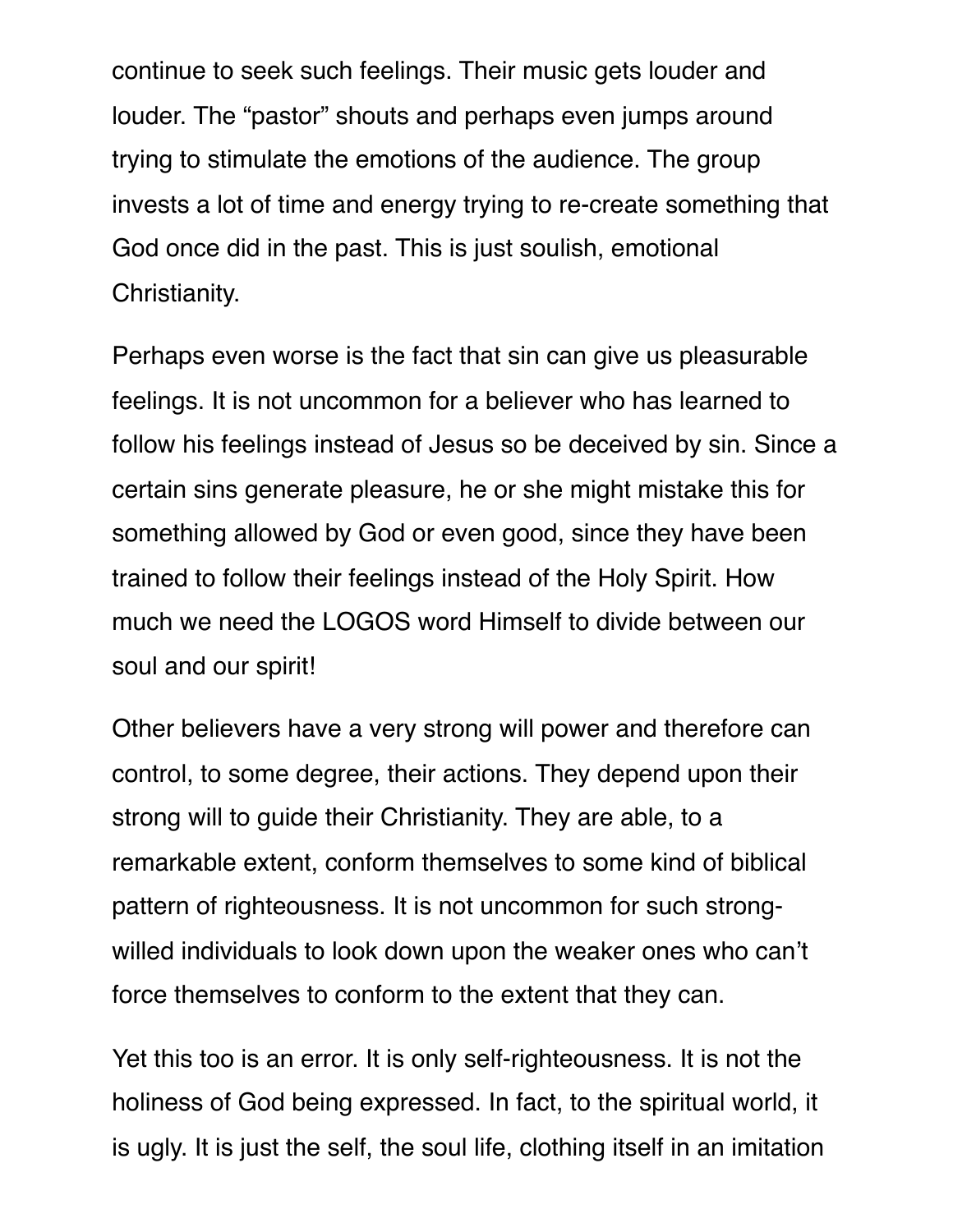righteousness. To God it is like filthy rags (Is 64:6). Since the source of such a life is the soul life, it really expresses the self and not God. Therefore, it is totally rejected by Him.

How much every believer needs to experience daily this division between the soul and spirit! How much we need the word, the LOGOS of God who is Jesus Himself, to cut deeply into our being! How much we need the light of God to penetrate the darkness of our soul and expose our self and sin!

Only in this way will our Christianity be genuine. Only by experiencing the separation of soul and spirit will we be becoming an expression of our Lord and not of ourselves. Let us bow our heads and hearts before God, praying earnestly that His transforming work would be done in our lives.

David W. Dyer

Quotations from the New Testament in this writing are taken from *The Father's Life Version*.

*Other books by this same author:* 

# **THY KINGDOM COME LET MY PEOPLE GO! GENUINE SPIRITUAL AUTHORITY BABYLON**